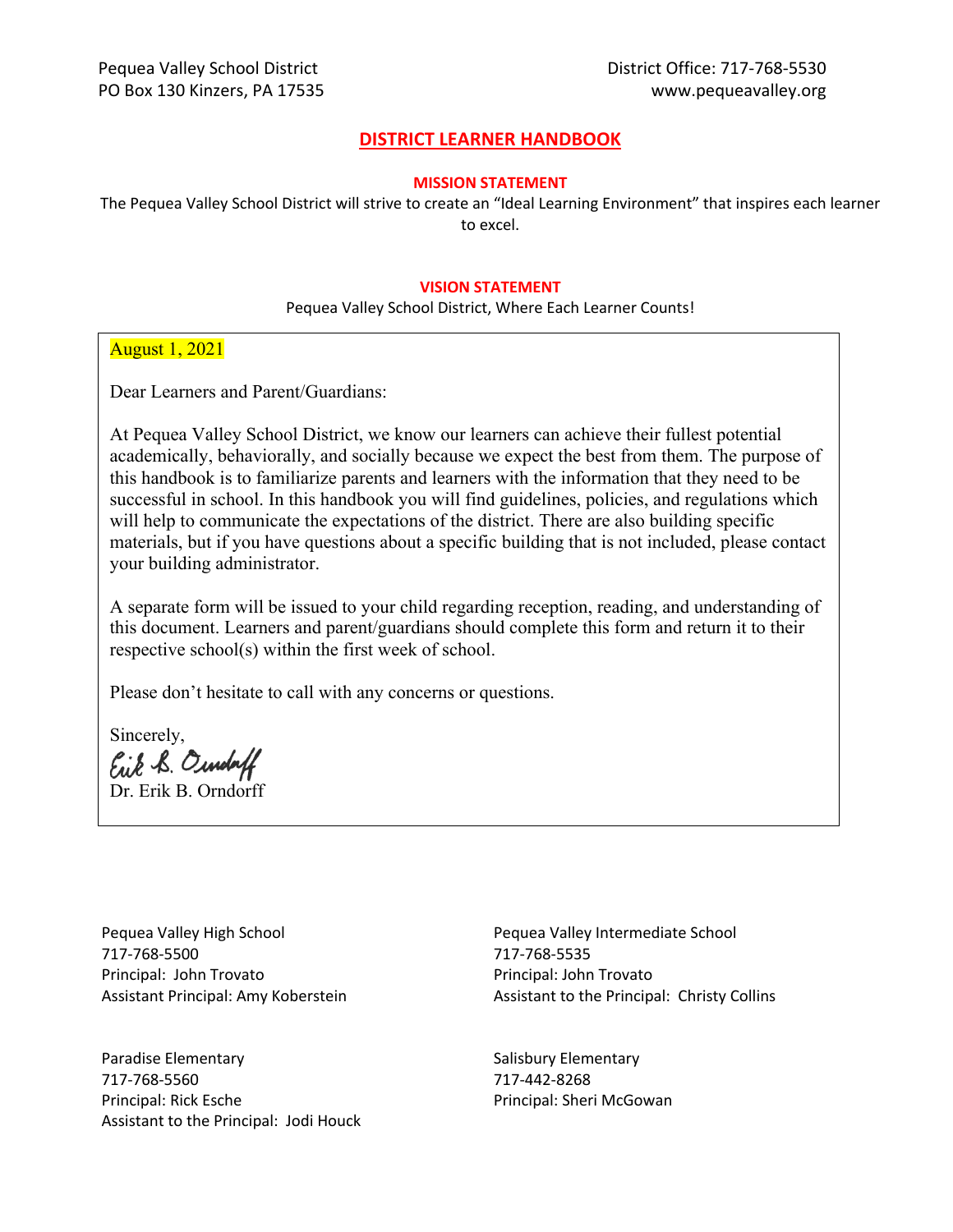## **REGULAR BELL SCHEDULE PVHS PVIS** Pd 1 7:55-8:46 Pd 1 8:00-8:52 Pd 2 8:49-9:35 Reserve Assessment Reserve Assessment Reserve Assessment Reserve Assessment Reserve Assessment R Pd 3 9:38-10:24 et al. (a)  $\frac{1}{2}$  Pd 3 9:43-10:30 Pd 4 | 10:27-11:13 | Pd 4 | 10:32-11:19  $FLEX$  11:13-11:33  $\vert$  Lunch  $\vert$  Lunch  $\vert$  LUNCH 8<sup>Th</sup> GRADE ARRIVAL 11:19 7<sup>™</sup> GRADE ARRIVAL 11:39 8™ GRADE DISMISSAL 11:49 7<sup>™</sup> GRADE DISMISSAL 12:09 5 **Lunch** 11:36-12:22 Lunch 12:22-12:52 11:33-12:03 5 12:06-12:52 Pd 5 | 12:11-12:58 6 12:55-1:41 Pd 6 1:00-1:47 **7** 1:44-2:30 **Pd 7** 1:49-2:36

# **PVHS/PVIS**

#### **Wednesday/Club/FLEX Schedule**

|                   | <b>PVHS</b>                                                |                    | <b>PVIS</b>                                                                                                                |
|-------------------|------------------------------------------------------------|--------------------|----------------------------------------------------------------------------------------------------------------------------|
| Pd 1              | $7:55 - 8:43$                                              | Pd 1               | 8:00-8:48                                                                                                                  |
| Pd2               | 8:46-9:29                                                  | Pd2                | 8:49-9:32                                                                                                                  |
| Pd <sub>3</sub>   | $9:32 - 10:15$                                             | Pd3                | $9:34 - 10:17$                                                                                                             |
| Pd4               | 10:18-11:01                                                | Pd4                | 10:19-11:02                                                                                                                |
| <b>FLEX</b>       | 11:01-11:43                                                | <b>LUNCH/CLUBS</b> | Session 1 Lunch 11:04- 11:34<br>Session 1 Clubs 11:34- 12:24<br>Session 2 Lunch 11:54-12:24<br>Session 2 Clubs 11:04-11:54 |
| 5<br><u>Lunch</u> | 11:46-12:29 Lunch 12:29-12:59<br>11:43-12:13 5 12:16-12:59 | Pd <sub>5</sub>    | 12:26-1:09                                                                                                                 |
| $\overline{6}$    | $1:02 - 1:45$                                              | Pd6                | $1:11 - 1:55$                                                                                                              |
| $\overline{7}$    | $1:48 - 2:30$                                              | Pd <sub>7</sub>    | $1:57 - 2:40$                                                                                                              |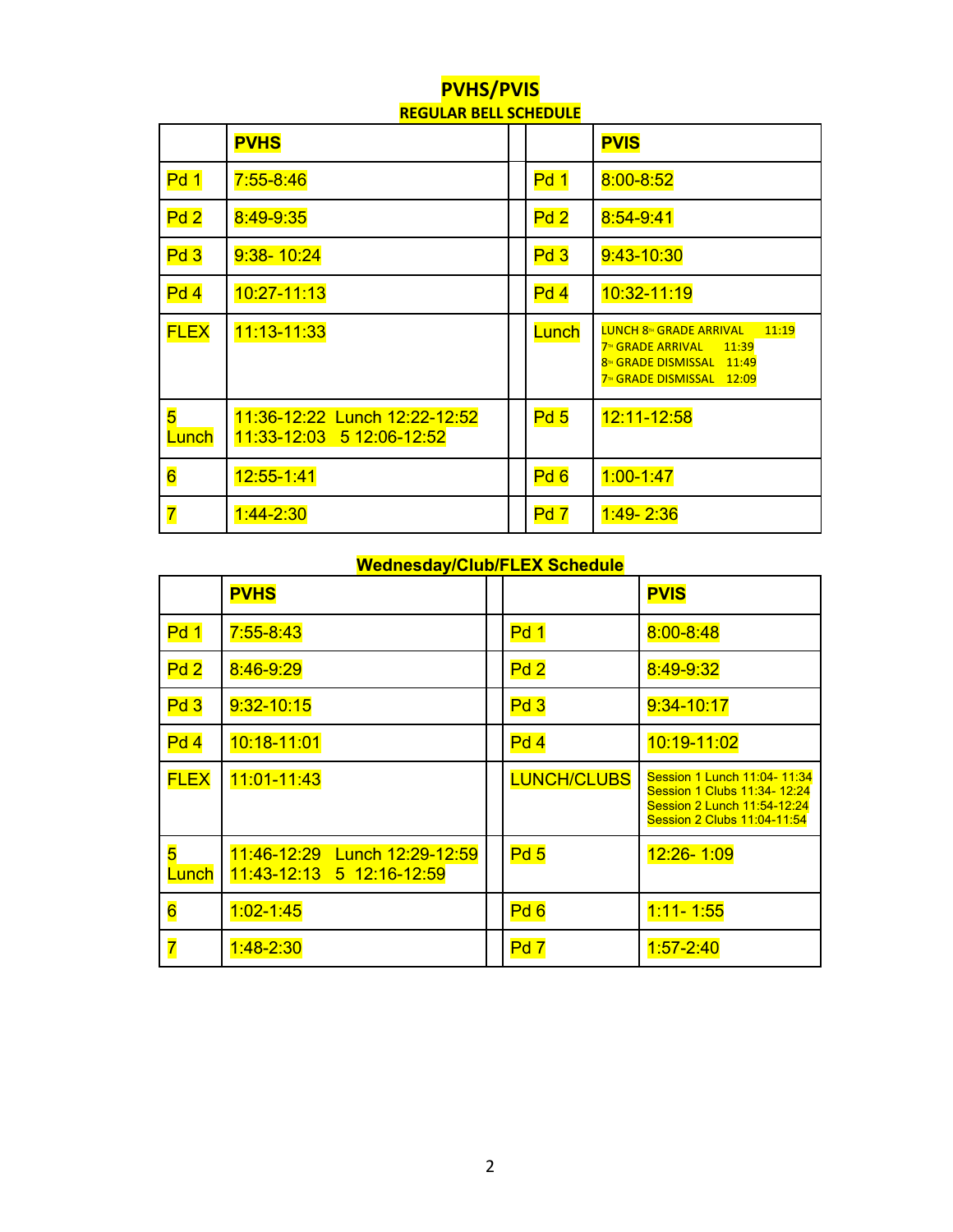#### **SALISBURY ELEMENTARY AND PARADISE ELEMENTARY DAY SCHEDULE**

Elementary learners enter the school building from buses each morning at **8:55 a.m.** and are dismissed to buses at **3:45 p.m.** Learners who are dropped off will be permitted to enter the building at **8:50 a.m.** Parent pick-up time for Salisbury learners is **3:40 p.m.**

Early dismissals are scheduled throughout the school year. Please refer to the school calendar for exact dates and dismissal times.

If there is a two-hour weather delay on a scheduled early dismissal day, learners will remain in school until regular dismissal time.

The Pequea Valley elementary schools follow a 5-day cycle. In this system days are numbered 1 through 5, rather than Monday through Friday. If a day is missed for vacations or weather, the next scheduled numbered day is picked up the day we return.

#### **LATE START/EARLY DISMISSAL**

On occasion, a late start or early dismissal may occur due to weather conditions. A modified schedule is used when the school day is affected by such changes.

#### **EARLY DISMISSAL/SCHOOL CLOSING**

In the event of weather-related early dismissal, the secondary learners will be dismissed before the elementary learners. When weather conditions require closing school for the day, announcements of such cancellation will be made as soon as possible by 6:30 A.M., via Blackboard Connect calls, over area radio and on television stations. Please do not call the school, for this may delay calls to personnel involved in making announcements of cancellation.

#### **BLACKBOARD CONNECT**

The district utilizes the Blackboard Connect Communication Service to make learners and staff aware of school delays and cancellations due to inclement weather. A call will be made to your primary phone number by 6:30 A.M. in the event of a school closing or delay. Please be advised that the message starts as soon as the phone picks up, so some voicemails may receive partial messages. If you missed the message, please call (717) 768- 5698.

A test message will go out in mid-September in order to ensure inclusion on the Blackboard Connect list. Please make sure the most updated phone numbers are on your child's emergency information in Sapphire.

Stations carrying school delays and closing information include: TV Channels 8 and 27, and on-line at **www.wgal.com**, or the PVSD website at **www.pequeavalley.org**.

General school policy is to cancel any after-school or evening function if school has been dismissed early or cancelled. This will apply to all PTO/PTC events as well.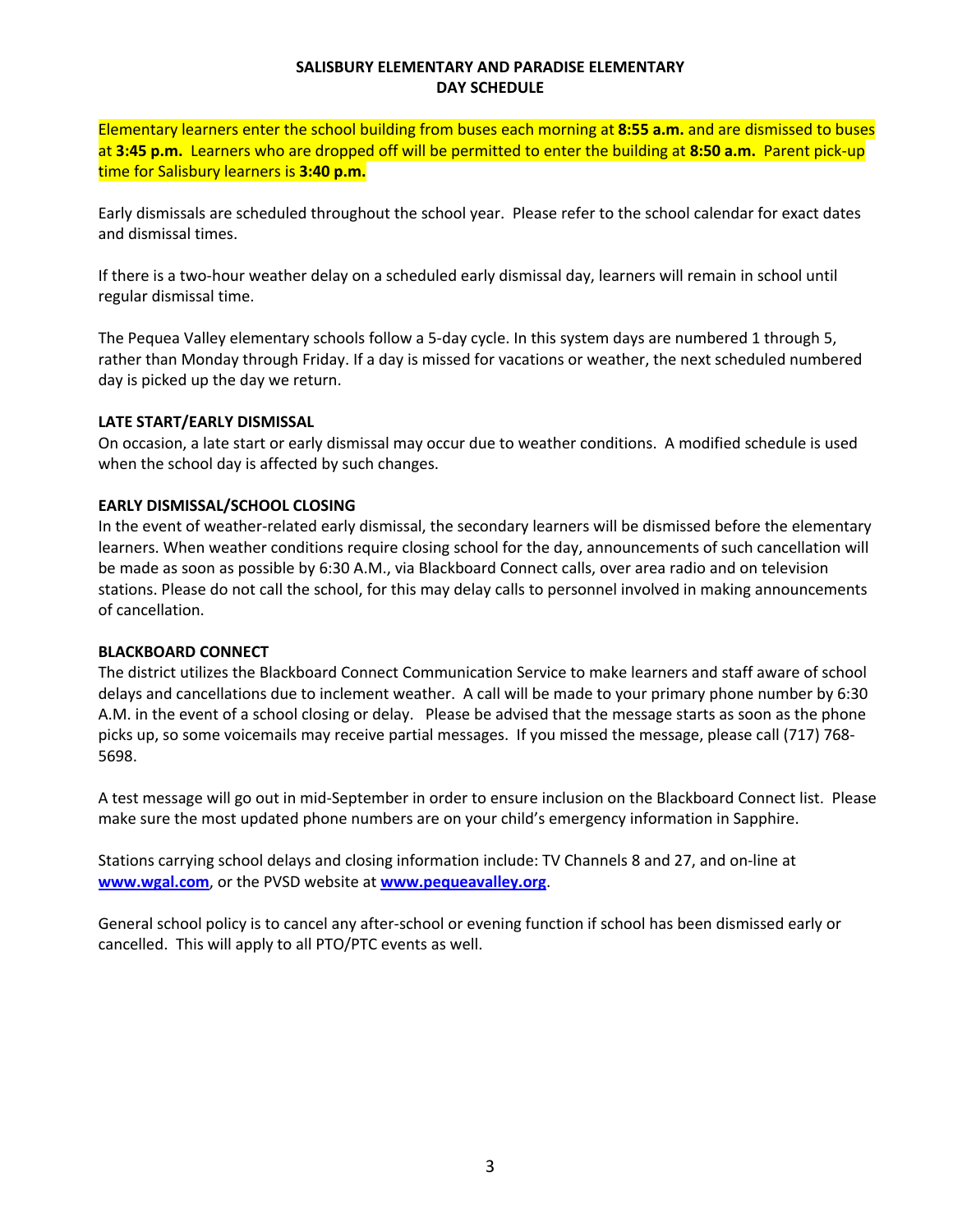# **ATTENDANCE REGULATIONS**

#### **ABSENCES**

- 1. Following an absence, the learner should present a signed parent note **within 5 school days** that clearly indicates the following:
	- a. The date(s) of his/her absence.
	- b. The reason(s) for his/her absence.
	- c. A parent/guardian signature.

### **EXCUSED ABSENCES**

Absence from school may be excused if it is due to any of the following:

- 1. Illness, injury
- 2. Court appointments
- 3. Medical appointments
- 4. Death in immediate family
- 5. Exceptionally urgent emergencies approved by the administration
- 6. Extraordinary circumstances involving military service or college entrance requirements (prior administrative approval required)
- 7. Educational trips which have received PRIOR APPROVAL at least one day in advance
- 8. Sent home by nurse.
- 9. Quarantine
- 10. 4 -H or FFA event Prior administrative approval required
- 11. Musical event in conjunction with a veteran's organization
- 12. Religious holiday observed by a bona fide religious group, upon prior written request

Learners seeking to be excused from school for purposes of educational travel must complete the *Preplanned Educational Trip Form* that is available in the main office and on the PV website. This form must be completed and submitted prior to the scheduled absence. The educational value of the trip must be readily apparent. A maximum of (10) ten total days per year, including both excused absences and educational trips, may be excused. These days may be used consecutively or scattered over a longer period of time. Educational trips include, but are not limited to: family vacation, religious activities, and other educational experiences. Learners visiting colleges must complete paperwork prior to their visit and hand in a note from the admission office of the college upon return. However, neglecting to request prior approval will cause the absence to be coded as unexcused.

#### **UNEXCUSED ABSENCES**

Learners, who fail to submit a parent excuse or who have not been absent for the appropriate reasons noted above, will receive an unexcused absence. Here are some examples of unexcused absences: car trouble, hair appointments, driver's tests, child care, job interviews (unless scheduled by the school), missing the bus, oversleeping, etc.

The following is a summary of **parent notification procedures** related to learner absence.

- 1. After accruing three (3) unexcused absences, a notification letter is sent to the parent/guardian. A school and family conference will be set up with parents. School Attendance Improvement Conference are between the learner, parent, administration, social worker and/or school counselor to discuss absences and create a plan.
- 2. Upon the sixth  $(6<sup>th</sup>)$  unexcused absence, a referral will be made to the District Justice.
- 3. Every subsequent unexcused absence will result in further truancy referrals.
- 4. After 7th total absences, including both excused and unexcused, parents will receive a letter to notify parents/guardians of the absences.
- 5. Upon the 10<sup>th</sup> total absence, including both excused and unexcused, the parent/guardian will be notified that a medical note may be needed for each additional day to be excused.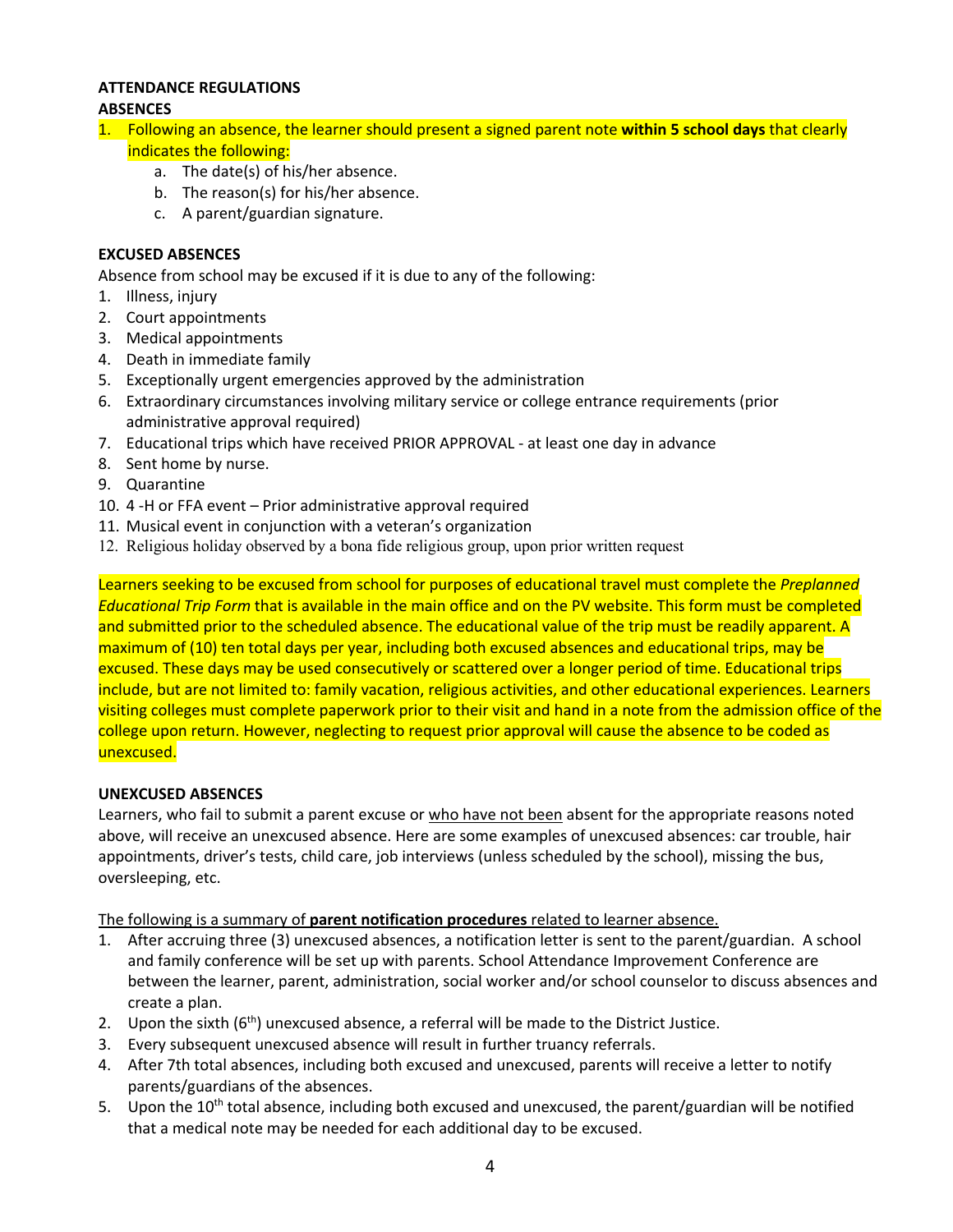#### **EXCESSIVE ABSENCES**

It is possible for a learner's attendance record to contain too many excused absences. Even if the learner's absences are excused, the total number of days missed can become excessive and action must be taken to address the issue. If a learner is challenged by extensive illness, injury, or special circumstances that cause excessive absence from school, the office should be made aware of the problem as soon as possible. For example, if your child has to be hospitalized for an extended period of time, the school should know this as soon as possible. Steps can be taken to provide for a learner's educational program that accommodates the learner's special circumstances. When learners accumulate absences without appropriate communication and authorization, administration will communicate via automatically generated form letters. In order to assist families with a record of learners' absences, the school sends out standard form letters at the following approximate intervals:

7 total days (excused and unexcused) - A letter of concern to the parent/guardian.

10 total days (excused and unexcused) - At this time, any further absences must be accompanied by an excuse from a physician and the parent/guardian will be required to attend a meeting with the building administrator in order for the child to have their absence(s) recorded as excused.

3 unexcused days – A letter of notification to the parent/guardian. Parent/guardian will be invited to a School Attendance Improvement Plan meeting.

If a learner continues to accumulate absences after the building level team has conducted a SAIP conference, administration can involve the district level attendance team which may include the Superintendent in the next steps to support the learner and family.

#### **(Seniors)**

Seniors must attend 90% of the school days to be eligible for participation in the commencement ceremony. Seniors who accumulate more than 18 days of absence (excused and unexcused) will be required to meet with district administration to review eligibility for participation in the commencement exercises.

#### **EARLY EXCUSALS**

Whenever possible, appointments involving learners are to be scheduled to occur after the conclusion of the school day. On rare occasions learners may need to leave school before the close of the scheduled school day. If a court appearance, doctor, or dental appointment is essential during school, the school office must be notified. For such a request to be given approval, it is requested that a signed parent note be presented at the main office on or before the morning of the day that the excusal is to occur. The learner should then bring documentation from the doctor/dentist office following the appointment. Learners are only excused for the amount of time needed for the appointment, plus direct travel time to and from the office. The administration reserves the right to request written verification that excused appointments were actually kept and that the learner returned within the allotted time frame.

#### **SIGN OUT POLICY**

It is the responsibility of all learners and/or parents to sign in and out of the office when arriving late to school or leaving early from school. Learners may only leave school with parental permission and school approval. A parent note is required whenever a learner is arriving late or leaving early from school. Once a learner arrives at school, **only the school nurse or an administrator** can excuse that learner from school.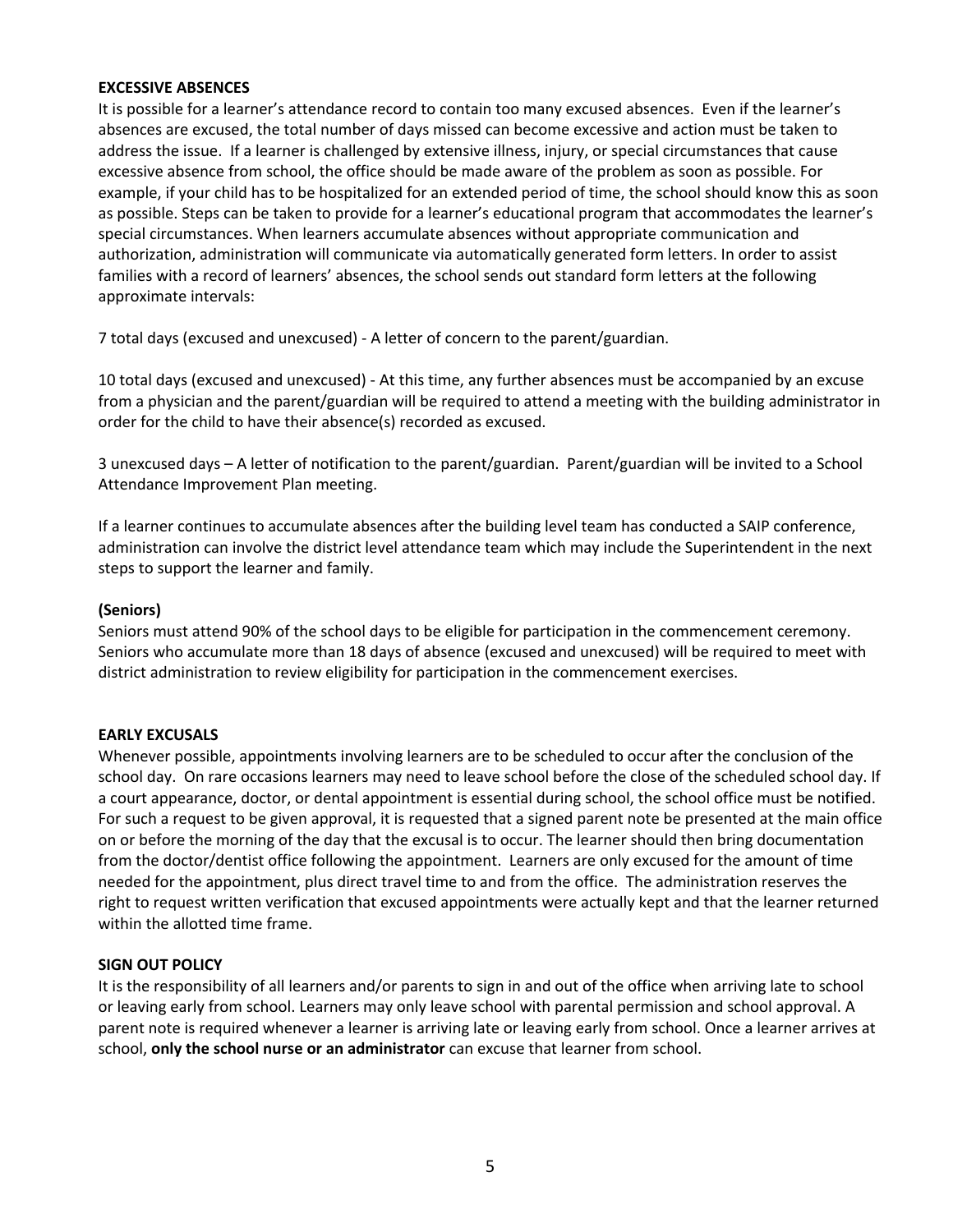#### **PVHS and PVIS TARDY ARRIVALS**

It is the responsibility of all learners to be on time to school. If a learner takes the school bus he/she will be recorded as being on time to school even if the bus is delayed in getting to school on time. Other learners arriving late to school should report to the office with a parent note explaining the reason for the learner's tardiness. **Learners driving or being driven to school are not entitled to an excused tardy due to traffic conditions or problems related to their vehicles, passengers or road conditions.**

Learners who arrive late to school will be recorded as tardy. Any learner arriving late to school must have a signed parent note that indicates a legitimate tardy has occurred. Illegitimate reasons for tardiness to school will not be accepted as valid, even if the parent has signed the note.

#### **Tardy Discipline (Grades 7-11)**

| 1-4 Tardies  | Warning by office staff                                                                                                   |
|--------------|---------------------------------------------------------------------------------------------------------------------------|
| 5 Tardies    | Administrative warning and parental contact                                                                               |
| 5-10 Tardies | 2 lunch detentions per tardy                                                                                              |
| 11+ Tardies  | Progressive Discipline: After school detention, 30 days social probation/no extra-curricular, ISS,<br>parent notification |
|              | PVIS learners who arrive to school after 9:00 will receive a 1/2 day absence (excused/unexcused).                         |

#### **Tardy Discipline (Seniors)**

| 1-4 tardies | Warning by office staff                                                       |
|-------------|-------------------------------------------------------------------------------|
| 5 tardies   | Administrative warning and parental contact                                   |
| 6+ tardies  | Progressive discipline (ineligible for make-up work including tests and       |
|             | assessments, social probation, possible exclusion from commencement ceremony) |

#### **K-6 TARDY ARRIVALS**

It is the responsibility of all learners to be on time to school. If a learner takes the school bus he/she will be recorded as being on time to school even if the bus is delayed in getting to school on time. Learners arriving late to school must report to the office with a parent to be signed in to school. A note explaining the reason for the learner's tardiness should be submitted to the office. Learners being driven to school are not entitled to an excused tardy due to traffic conditions, or problems related to their vehicle, passengers, or road conditions.

Learners who arrive late to school, but report to the office BEFORE 10:30 A.M. will be recorded as tardy. Learners, who arrive in the office after 10:30 A.M. will be given a half day of either excused or unexcused absence. Any learner arriving late to school must have a signed parent note that indicates a legitimate tardy has occurred. Illegitimate reasons for tardiness to school will not be accepted as valid, even if the parent has signed the note.

#### **RELEASE OF CUSTODY OF LEARNERS**

In situations involving child guardianship the district makes it a practice to honor the guardian of record. For security purposes, we require that learners leaving before the close of the school day follow specific procedures. Parents or guardians seeking an early release of their child before the end of the regularly scheduled school day must report to the office and be properly identified before leaving the office with their child. The learner/parent must then properly sign out by providing the requested information in the office log that relates to his/her early release from school. Any learner who returns to school on the same day that he/she has signed out of school needs to report to the office upon his/her return to school.

#### **CUSTODY AGREEMENT**

If a family has a custody order for the child's protection, a copy of the court-ordered custody agreement must be kept on file in the school office. It is important that the school be informed of any changes during the school year, which occurs in the custody agreement.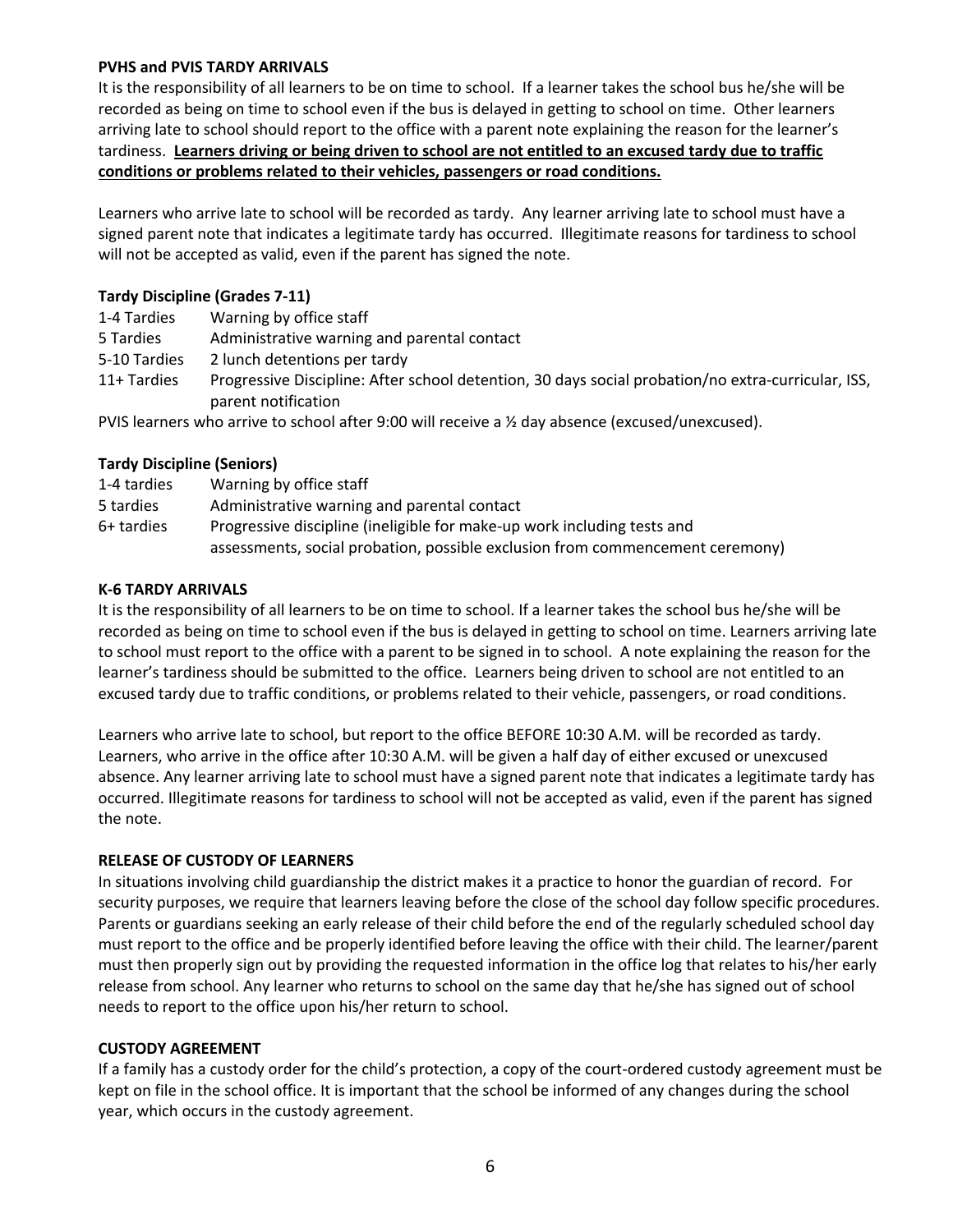#### **MCKINNEY VENTO ACT (Policy #251)**

#### **Definition of Homelessness**

A family or student is considered homeless under the McKinney-Vento definition if they are in any of these places or situations:

- Public or private shelters
- Public or private places not designated for, or ordinarily used as, regular sleeping accommodations such as vehicles, parks, motels, campgrounds, etc.
- Living with a parent in a domestic violence shelter
- Living with relatives or friends due to lack of housing
- Living in transitional housing programs
- Runaway children (under 18 years of age) and children and youth who have been abandoned or forced out of their home by parents or other caretakers (unaccompanied youth). These children may be in temporary shelters awaiting assistance from social service agencies, or may live alone on the street or move from place to place among family members, friends or acquaintances
- Children of migrant families who lack adequate housing
- Children abandoned in hospitals or awaiting foster care. Youth awaiting foster care placement include those who are placed in: emergency, interim or respite foster care; kinship care; evaluation or diagnostic centers; or placements for the sole purpose of evaluation. On a case-by-case basis, through coordination between the school and all involved agencies, it can be determined if the youth is "awaiting foster care placement."

#### **School District Homeless Liaison**

Per the federal law, every school district must assign a person (a liaison) to ensure that students experiencing homelessness are identified, enrolled and able to succeed in school. The liaison is responsible for identification of McKinney-Vento eligible students and supporting the needs of these students. The liaison also acts as a resource to school staff to inform, facilitate and support appropriate services.

If you have any questions please contact your building administration, your school counselor or Cathy Koenig, Homeless Liaison at 717-768-5577.

#### **DISCIPLINE REGULATION LEARNER CONDUCT AND DISCIPLINE**

The Pequea Valley School District has adopted a Learner Discipline Code. Please review the following chart that identifies a wide range of behaviors and associated disciplinary consequences.

#### PEQUEA VALLEY SCHOOL DISTRICT LEARNER DISCIPLINE GUIDELINES GRADES 4-12

When assigning discipline to a learner, the administration takes the following into consideration. Circumstances may alter the consequences assigned.

- 1. How disturbing, threatening, or severe was the misbehavior?
- 2. Does the learner's attitude indicate the potential for future problems in this area?
- 3. Has the learner misbehaved in this way before?
- 4. What previous disciplinary action has been taken? Was it effective?
- 5. Has the learner's failure to respond to a variety of disciplinary actions led us to the point where we may not be able to correct the learner's behavior, but must now focus on the greater needs of the school family?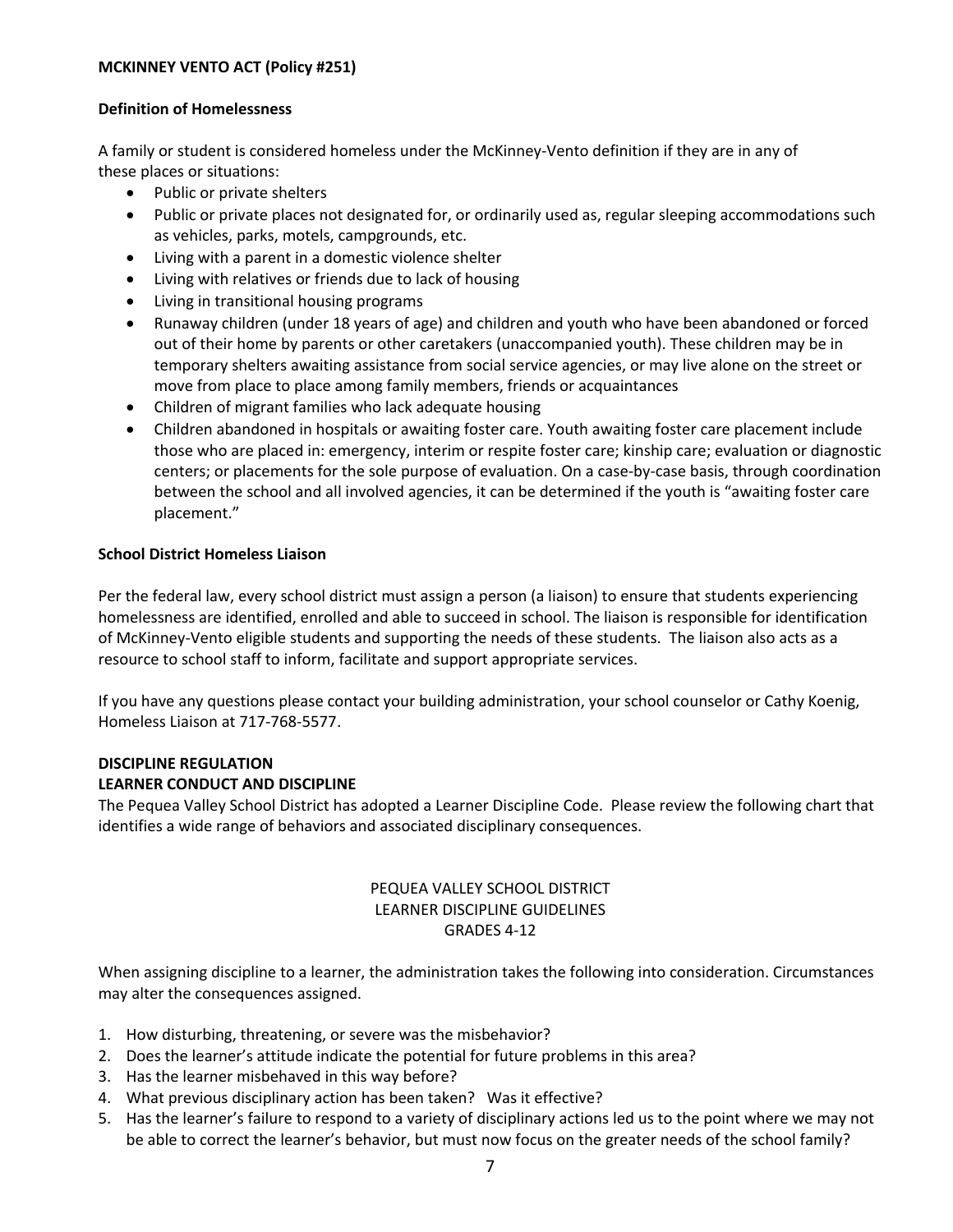| $\#$           | Behavior/<br>Situation                                          | <b>Immediate Action</b>                                                                                                                                                                                              | Notification<br>of Parents? | Notification<br>of Police? | Long Term Action/Discipline                                                                                                                                    |
|----------------|-----------------------------------------------------------------|----------------------------------------------------------------------------------------------------------------------------------------------------------------------------------------------------------------------|-----------------------------|----------------------------|----------------------------------------------------------------------------------------------------------------------------------------------------------------|
| $\mathbf{1}$   | Late to class/<br>school                                        | Meet with learner and/or parents<br>after 3 lates. Stress responsibility.                                                                                                                                            | <b>YES</b>                  | NO                         | After 3 lates, warning, lunch<br>detention, detention, ISS and<br>notification of parent.<br>Progressive disciplinary<br>procedures                            |
| $\overline{2}$ | Failure to report<br>to detention                               | Meet with learner to discuss<br>reason. Stress responsibility. One-<br>day suspension and/or another<br>detention recommended.                                                                                       | <b>YES</b>                  | NO                         | Progressive disciplinary<br>procedures                                                                                                                         |
| 3              | <b>Cutting Class</b>                                            | Meet with learner. Stress<br>responsibility, trust and<br>accountability. Detention or<br>suspension recommended.                                                                                                    | <b>YES</b>                  | N <sub>O</sub>             | Consider behavior and need<br>for conference with school<br>counselor. Use progressive<br>disciplinary procedures                                              |
| $\overline{4}$ | Abusive/vulgar<br>language                                      | Meet with learner and notification<br>of parents. Stress attitude, respect<br>and responsibility. Apology, other<br>appropriate punishment, detention,<br>or suspension recommended.                                 | <b>YES</b>                  | NO                         | Continued behavior = referral<br>to Learner Assistance<br>Program. Progressive<br>disciplinary procedures                                                      |
| 5              | Disturbance or<br>disruption of<br>the learning<br>environment  | Meet with learner to discuss<br>problem. Notification of parent.<br>Apology, other appropriate<br>punishment, suspension<br>recommended.                                                                             | <b>YES</b>                  | N <sub>O</sub>             | Continued behavior will lead<br>to referral to Learner<br>Assistance Program.<br>Progressive disciplinary<br>procedures                                        |
| 6              | <b>Improper Dress</b>                                           | Meet with learner. Replace or turn<br>inside out the clothing. Stress<br>respect, responsibility, and attitude.<br>Warning.                                                                                          | N <sub>O</sub>              | N <sub>O</sub>             | If continue $=$ notification of<br>parents. Detention on second<br>offense. Progressive<br>disciplinary procedures                                             |
| $\overline{7}$ | Cheating/<br>Plagiarism<br>(Including<br>electronic<br>devices) | Meet with learner to determine<br>severity of problem. Stress<br>honesty, trust, and accountability.<br>Apology, zero credit, other<br>appropriate punishment, detention<br>or suspension recommended.               | <b>YES</b>                  | NO                         | Continued behavior - referral<br>to Learner Assistance<br>Program. Progressive<br>disciplinary procedures                                                      |
| 8              | Forging notes<br>or excuses                                     | Meet with learner. Notification of<br>parents. Stress honesty, trust, and<br>accountability. Detention or<br>suspension recommended.                                                                                 | <b>YES</b>                  | N <sub>O</sub>             | Repeated offenses may result<br>in parent having to hand<br>deliver notes. Progressive<br>disciplinary procedures                                              |
| 9              | <b>Bus</b><br>Misbehavior                                       | Meet with learner. Stress<br>responsibility, respect,<br>accountability and bus safety.<br>Warning.                                                                                                                  | After second<br>offense     | NO                         | Second offense: Detention/<br>Notification of parents/<br>Progressive disciplinary<br>procedures<br>Continued behavior may<br>result in loss of bus privileges |
| 10             | Willful<br>disobedience/<br>Insubordination                     | Meet with learner and parents to<br>discuss situation. Stress<br>accountability and responsibility.<br>Detention or suspension<br>recommended.                                                                       | <b>YES</b>                  | NO                         | If continual, progressive<br>disciplinary procedures                                                                                                           |
| 11             | Fighting                                                        | Meet with learner and parents to<br>discuss seriousness of situation.<br>Stress responsibility, respect,<br>attitude, and accountability.<br>Apology, other appropriate<br>punishment, or suspension<br>recommended. | <b>YES</b>                  | N <sub>O</sub>             | Progressive disciplinary<br>procedures<br>If severe or more than once,<br>expulsion and/or police<br>action.                                                   |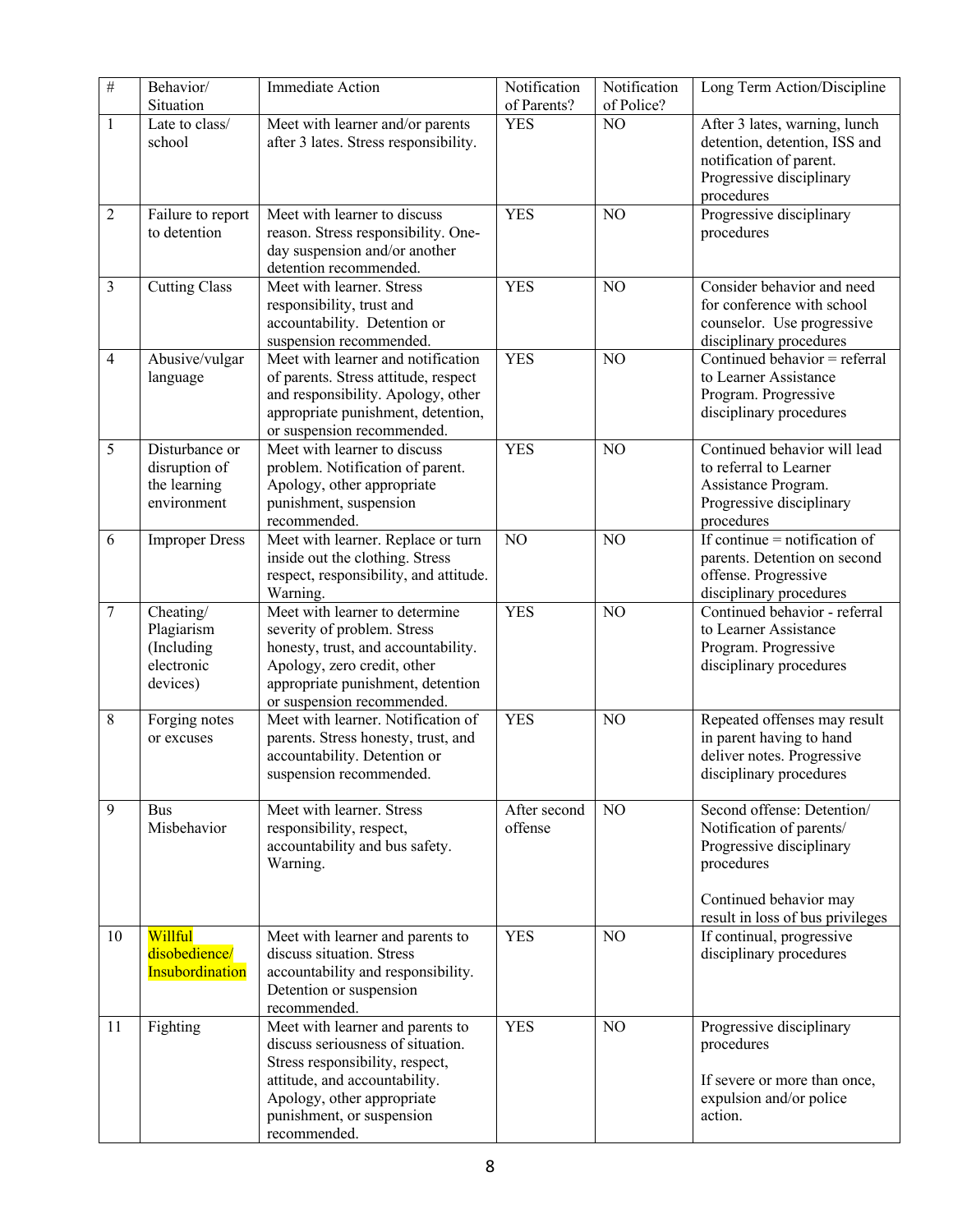| 12 | Verbal or<br>Physical threats<br>to other                                                                                    | Meet with learner and parents to<br>discuss seriousness of the<br>threat. Stress accountability,<br>responsibility, and<br>attitude. Apology, other<br>appropriate punishment, detention<br>or suspension<br>recommended. Depending on<br>severity of the threat, a 10-day<br>suspension may be issued as well<br>as referral to student assistance<br>program. | <b>YES</b>                       | May notify<br>police | If severe threat, may lead to<br>expulsion, police notification.               |
|----|------------------------------------------------------------------------------------------------------------------------------|-----------------------------------------------------------------------------------------------------------------------------------------------------------------------------------------------------------------------------------------------------------------------------------------------------------------------------------------------------------------|----------------------------------|----------------------|--------------------------------------------------------------------------------|
| 13 | Vandalism or<br>Destruction of<br>property                                                                                   | Meet with learner and parents to<br>discuss seriousness of situation.<br>Stress responsibility, respect,<br>attitude, and accountability.<br>Detention, or suspension<br>recommended. Learner is<br>responsible for damages and<br>needed cleaning time.                                                                                                        | <b>YES</b>                       | May notify<br>police | If severe or more than once,<br>may lead to expulsion and/or<br>police action. |
| 14 | Use, under the<br>influence and/or<br>possession of<br>alcohol, drugs,<br>unauthorized<br>substances and<br>look-alike drugs | Meet with learner and parents.<br>Confiscation of substances. Stress<br>accountability, respect,<br>responsibility, and attitude. 10-day<br>suspension and referral to Student<br>Assistance Program.                                                                                                                                                           | <b>YES</b>                       | <b>YES</b>           | Second offense may lead to<br>expulsion                                        |
| 15 | Distribution of<br>alcohol, drugs,<br>drug<br>paraphernalia<br>unauthorized<br>substances and<br>look-alike drugs            | Meet with learner and parents.<br>Confiscation of substances. Stress<br>accountability, respect,<br>responsibility, and attitude. 10-day<br>suspension and recommendation<br>for expulsion and referral to<br>Student Assistance Program.                                                                                                                       | <b>YES</b>                       | <b>YES</b>           | Second offense may lead to<br>permanent expulsion                              |
| 16 | Use or<br>possession of<br>Tobacco/E-<br>Cigarette                                                                           | Meet with learner and parents.<br>Confiscation of substances. Stress<br>accountability, respect,<br>responsibility, and attitude. 3-day<br>suspension and referral to Student<br>Assistance Program.                                                                                                                                                            | <b>YES</b>                       | May notify<br>police | Progressive disciplinary<br>procedures                                         |
| 17 | Inappropriate<br>use of<br>electronic<br>devices                                                                             | Meet with learner and discuss<br>seriousness of use. Stress<br>accountability, responsibility, and<br>attitude. Excessive unauthorized<br>use of cell phones or other<br>electronic devices will result in the<br>confiscation of the device. See cell<br>phone rules for more details.                                                                         | Second<br>offense-<br><b>YES</b> | NO                   | Progressive disciplinary<br>procedures                                         |
| 18 | Use or<br>possession of<br>weapon                                                                                            | Meet with learner and parents to<br>discuss seriousness of offense.<br>Stress accountability,<br>responsibility, and attitude.<br>One-year expulsion at discretion of<br>Superintendent and referral to<br>Student Assistance Program.                                                                                                                          | <b>YES</b>                       | <b>YES</b>           | Second offense may lead to<br>permanent expulsion                              |
| 19 | Use or<br>possession of<br>firework and/or                                                                                   | Meet with learner and parents to<br>discuss seriousness of offense.                                                                                                                                                                                                                                                                                             | <b>YES</b>                       | <b>YES</b>           | Second offense may lead to<br>expulsion                                        |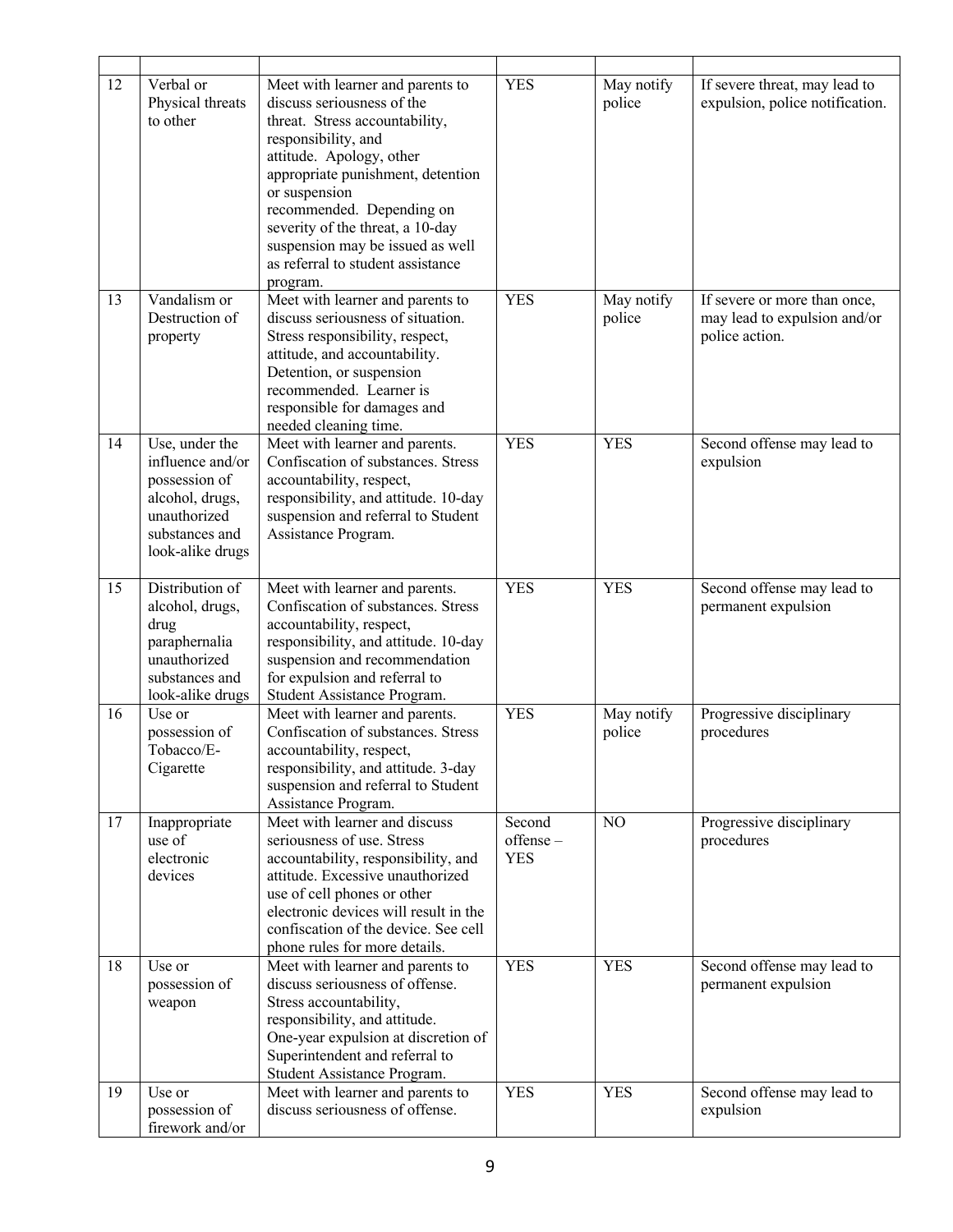|         | incendiary<br>devices                                                                                                                                                                                                                  | Stress accountability,<br>responsibility, and attitude.<br>10-day suspension and/or<br>expulsion. Referral to Student<br>Assistance Program.                                                                                                                                       |            |                              |                                                                                                                                                                            |
|---------|----------------------------------------------------------------------------------------------------------------------------------------------------------------------------------------------------------------------------------------|------------------------------------------------------------------------------------------------------------------------------------------------------------------------------------------------------------------------------------------------------------------------------------|------------|------------------------------|----------------------------------------------------------------------------------------------------------------------------------------------------------------------------|
| 20      | Bomb threat or<br>false alarm                                                                                                                                                                                                          | Meet with learner and parents to<br>discuss seriousness of offense.<br>Stress responsibility,<br>accountability and attitude. 10-day<br>suspension and/or expulsion.<br>Referral to Student Assistance<br>Program.                                                                 |            | <b>YES</b>                   | Second offense may lead to<br>permanent expulsion                                                                                                                          |
| 21      | Extortion                                                                                                                                                                                                                              | Meet with learner and parents to<br>discuss seriousness of offense.<br>Stress accountability,<br>responsibility, and attitude. 10-day<br>suspension and/or expulsion.<br>Referral to Student Assistance<br>Program.                                                                | <b>YES</b> | <b>YES</b>                   | Second offense may lead to<br>expulsion                                                                                                                                    |
| 22      | Meet with learner and parents to<br>Assault/Battery<br>discuss seriousness of offense.<br>Stress accountability,<br>responsibility, and attitude. 10-day<br>suspension and/or expulsion.<br>Referral to Student Assistance<br>Program. |                                                                                                                                                                                                                                                                                    | <b>YES</b> | <b>YES</b>                   | Second offense may lead to<br>expulsion                                                                                                                                    |
| 23      | Arson                                                                                                                                                                                                                                  | Meet with learner and parents to<br>discuss seriousness of offense.<br>Stress accountability,<br>responsibility, and attitude. 10-day<br>suspension and/or expulsion.<br>Referral to Student Assistance<br>Program.                                                                | <b>YES</b> | <b>YES</b>                   | Second offense may lead to<br>expulsion                                                                                                                                    |
| 24      | Bullying<br>Cyberbullying<br>Harassment                                                                                                                                                                                                | Meet with learner and parents.<br>Stress caring, responsibility,<br>attitude, accountability and respect.<br>Consider the severity of the<br>account. Use of detention,<br>suspension or expulsion<br>recommended. Referral to Student<br>Assistance Program.                      | <b>YES</b> | May notify<br>police         | Second offense may lead to<br>suspension or expulsion<br>depending on severity.<br>Progressive disciplinary<br>procedures.                                                 |
| 25      | Technology<br>Violation                                                                                                                                                                                                                | Meet with learner and parents.<br>Stress caring, responsibility,<br>attitude, accountability and respect.<br>Consider the severity of the<br>account. Use of laptop restrictions,<br>detention, suspension or expulsion<br>recommended. Referral to Student<br>Assistance Program. | <b>YES</b> | NO                           | Loss of privileges depending<br>on severity.<br>Second offense may lead to<br>suspension or expulsion<br>depending on severity.<br>Progressive disciplinary<br>procedures. |
| 26      | Stealing                                                                                                                                                                                                                               | Meet with learner and parents.<br>Stress responsibility,<br>accountability and respect.<br>Consider the severity of the<br>offense. Use of detention or<br>suspension. Referral to Student<br>Assistance Program.                                                                  | <b>YES</b> | May notify<br>police         | Detentions, Suspension, if<br>continual use progressive<br>disciplinary procedures.<br>Make restitution when<br>appropriate.                                               |
| 6/17/97 | 8/4/98 REV                                                                                                                                                                                                                             | 3/09/04 REV<br>6/26/14 REV<br>7/14/15 REV<br>11/13/08 REV                                                                                                                                                                                                                          |            | 7/27/17 REV<br>8/15/2019 REV |                                                                                                                                                                            |

6/22/99 REV 7/13 REV 8/25/16 REV 7/21/21 REV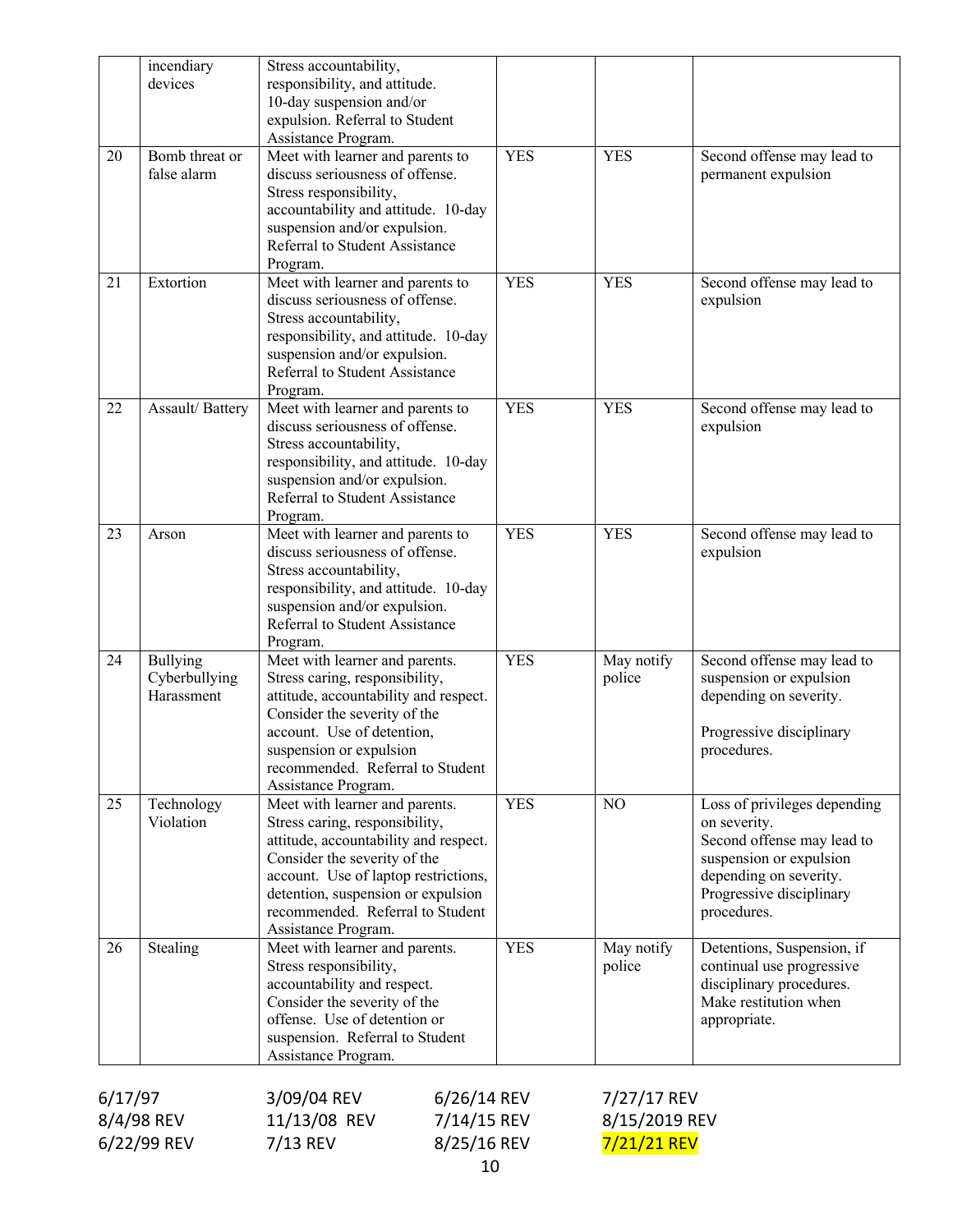#### **DISCIPLINARY CONSEQUENCES**

When misconduct occurs, teacher or administrative disciplinary consequences often follow. Such consequences range from a teacher briefly talking with a learner to the learner being expelled from school. Our goal is to address issues of learner misconduct in a reasonable and consistent manner.

#### **The following information focuses on the specific nature of applied disciplinary consequences.**

#### **SOCIAL PROBATION**

Learners who are on social probation are ineligible to participate in any extra-curricular activities that are associated with Pequea Valley School District which are outside of the normal school day. Social probation lasts a minimum of 1 week (7 days).

#### **COMMUNITY SERVICE**

Learners will receive community service when administration deems this a consistent consequence to the misconduct. Learners and parents will be notified of the amount of time, location, and duration of completion.

#### **DETENTIONS**

Learners receive at least two levels/classifications of detentions. The first level of detention is classified as a classroom detention; it is assigned and supervised by a classroom teacher. The classroom teacher dictates classroom detention duration. The second type of detention is a referral to the office. If a learner is referred to the office for administrative discipline, an administrative detention may be issued.

Administrative detentions may be issued for offenses associated with tardiness, classroom misconduct, common area misconduct, or bus misconduct. Administrative detentions fall into the following categories:

#### **1) After school detentions 2) Lunch detentions**

#### • **After School Detentions (Secondary Level Only)**

All after school detentions for grades 7-12 will take place from 2:45-4:00. A late bus will be provided for learners who need transportation home. Learners who travel on the late bus will be required to remain with the detention proctor until the late bus arrives at 5:00.

If a learner is absent on the day his/her detention is assigned, it will be rescheduled. When a detention is reassigned, the learner must serve his/her detention specified.

#### • **Lunch Detentions**

When a learner is assigned a lunch detention they will eat lunch in an alternate location.

#### **SUSPENSION**

Depending on the type and severity of disciplinary infraction, learners may be assigned suspension. There are two levels of suspension.

#### **1) In–school suspension 2) Out–of–school suspension**

#### • **In-school suspension (ISS)**

Learners who are assigned in-school suspension are to report to school that day. (PVIS learners should report directly to the High School office and will serve ISS at the High School.) These learners will be able to purchase a lunch from the cafeteria or bring their own lunch. While serving in-school suspension learners are isolated from the rest of the learner body and may not attend or participate in any school-related activities, sports, or programs after the normal school day. This restrictive time period will last from the issuance of the suspension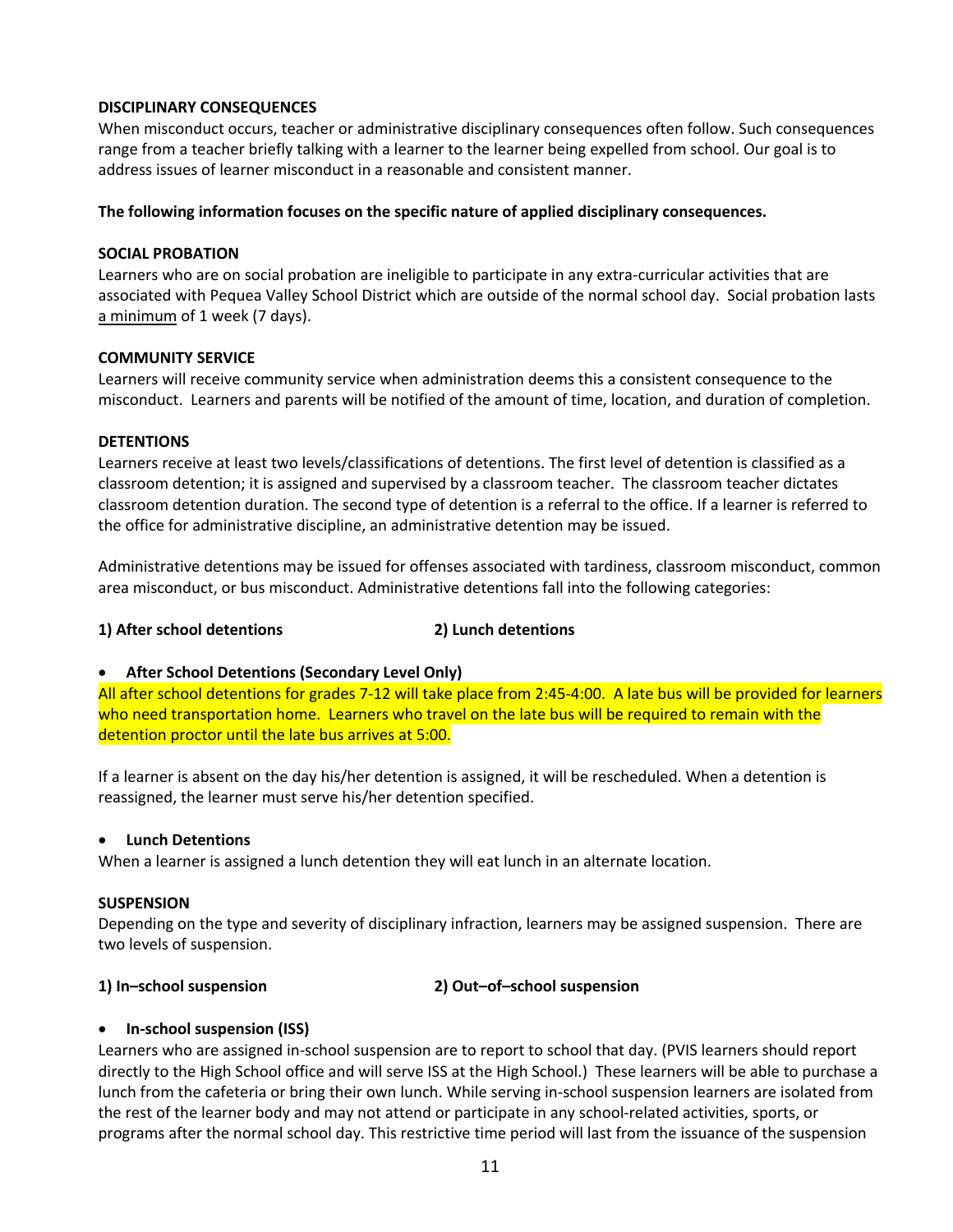until the learner returns to the normal school day. The use of personal cell phones is prohibited during in-school suspension. Learners who bring a cell phone to school on the day of suspension will be required to keep the cell phone in the office.

#### • **Out-of-school suspension (OSS)**

Learners who are assigned out-of-school suspension do not report to school. They may not participate or report to any school-related activities, sports, or programs after the normal school day during that calendar day. This includes, but is not limited to PTO/PTC events at elementary level.This restrictive time period will last from the issuance of the suspension until the learner returns to the normal school day.

#### **EXPULSION**

In cases of severe or repeated disciplinary infractions, the administration may refer a learner to the Superintendent. The Superintendent may refer to the School Board for expulsion. Refer to disciplinary chart for other circumstances for expulsion.

#### **WEAPONS POLICY (Policy #218)**

The Board recognizes the importance of a safe school environment relative to the educational process. Possession of weapons in the school setting is a threat to the safety of learners and staff and is prohibited by law. Weapons shall include but are not limited to a knife, cutting instrument, switchblade, chains, razor, and or any other tool, instrument or implement capable of inflicting serious bodily injury. The school board shall expel for a period of not less than one year any learner who violates this weapon policy.

#### **UNAUTHORIZED ITEMS, OBJECTS, AND EQUIPMENT**

Learners are encouraged to appropriately utilize technology that enhances their academic work and educational experience. This includes using item(s) or equipment that a teacher or administrator asks/permits a learner to bring to school for a specific school related purpose or particular activity. However, learners are not to bring this type of item(s) to school when there is not a specific purpose related to a class assignment. Learners who violate this directive are subject to disciplinary consequences that may include the confiscation of the item. If a learner brings a device to school**, the learner and his/her parent/guardian should understand that the school would accept no responsibility for recovery, investigation, theft, damage, or loss related to the electronic device.** 

Learners who bring items of this nature to school can expect to have the items confiscated by a school official. If a school official requests that a learner surrender an item to the official, the learner is required to comply with that request. Failure to immediately do so will be viewed as an act of willful disobedience.

#### **CELL PHONE RULES**

Learners are not permitted to use cell phones during instructional time or any other prohibited times. Any learner wishing to make a phone call should do so from the phone in the main office. Cell phones being used during instructional time will be confiscated and turned into administration.

- First and Second Offenses-Confiscated (phone returned to learner at the end of the day)
- Third Offense-Confiscated and notification of parent, learner will serve a detention.
- Fourth Offense-Confiscated and notification of parent to pick up the phone and have a mandatory parent meeting, learner will serve a detention.
- Fifth Offense-Confiscated and notification of parent to pick up the phone and have a mandatory parent meeting, learner will serve an in-school suspension.

**Cell Phone Rules (PARADISE and SALISBURY)** At the elementary level our rule is that cell phones must remain turned off in backpack and may not be carried around with the learner during the school day.

#### **VIDEO and PHOTOGRAPHS**

Learners and guests are not authorized to take photographs, video or audio during the school day without administrative approval.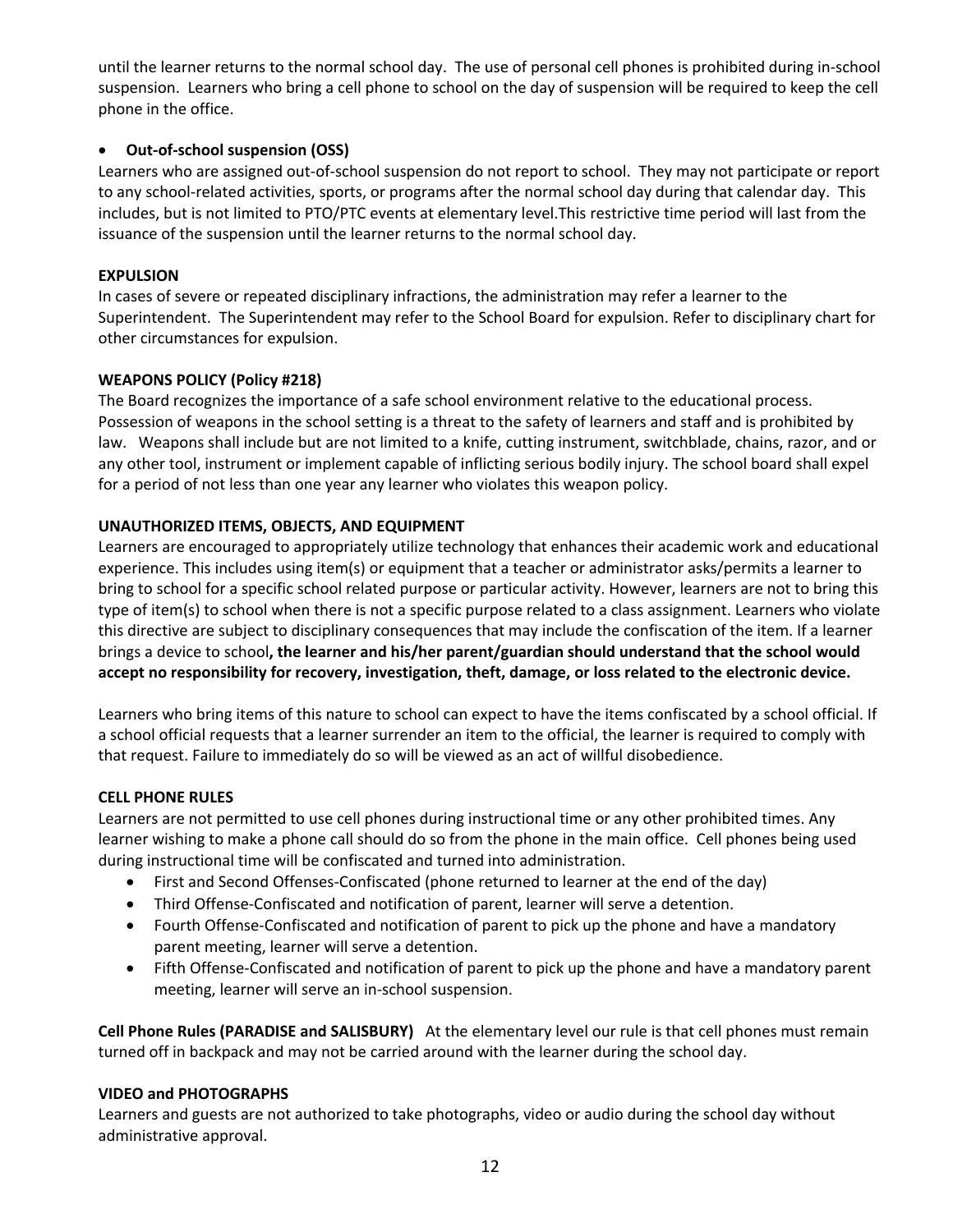#### **CARE OF SCHOOL PROPERTY**

Those who deface school building/district property (including laptops and any other other technology devices) in any way must be responsible for it. Payment for all damage to property is strictly enforced. Learners are also charged for custodial time to restore the building to its original condition before the vandalism. The unauthorized use, abuse, or vandalism of the school building or grounds may result in suspension, expulsion, or arrest. Learners may not be in the building or on school grounds except for organized activities. Learners are required to follow all rules and expectations from the acceptable use policy. When damages occur, learners will be responsible for the cost of replacement and/or repairs as outlined in the laptop insurance on Family ID.

#### **TOBACCO USE And VAPING PRODUCTS POLICY (Policy # 222)**

**Pequea Valley School District property is TOBACCO –FREE.** Pequea Valley School District prohibits the use and/or possession of tobacco products by learners/adults in a school building and on any property, buses, vans, and vehicles that are owned, leased or controlled by the school district. The school district may initiate prosecution of an individual who possesses or uses tobacco/vaping producucts in violation of this policy.

The Board recognizes that tabacco and vaping products, including the product marketed as Juul and other electronic cigerettes, present a health and safety hazard that have serious consequences for users, nonusers and the school environment. The purpose of the policy is to prohibit student possession, use,purchase and sale of tobacco and vaping products including Juuls and other electronic cigarettes.

#### **CONTROLLED SUBSTANCES/ PARAPHERNALIA (Policy # 227)**

The Pequea Valley School recognizes that the abuse of controlled substances is a serious problem with legal, physical, and social implications for the whole school community. As an educational institution, the school shall strive to prevent abuse of a controlled substance.

For purpose of this policy, controlled substance shall include all of the following:

- Controlled substances prohibited by federal and state law
- Look-alike drugs
- Alcoholic beverages
- Anabolic steroids
- Drug paraphernalia
- Any volatile solvent or inhalant, such as but not limited to glue or aerosol products
- Prescription or patent drugs, except for those for which permission for use in school have been granted.

The Board prohibits learners from using, processing, distributing, and being under the influence of any controlled substance during the school hours, at any time while on school property, at school-sponsored activities, and during the time spent traveling to and from school or school-sponsored activities.

#### **LEAVING THE SCHOOL BUILDING OR SCHOOL GROUNDS**

Learners who wish to leave school grounds during the school day need both school and parental permission to do so. Even after such permission is granted, the learner(s) must report to the office and sign out. Learners who are excused and return later that day must report to the main office and sign in. Parents or guardians may pick up and drop off learners at the main office.

Learners who have a late start or early release due to an approved MCL schedule are permitted to arrive late and leave before the traditional school day ends, but must sign in/out in the office.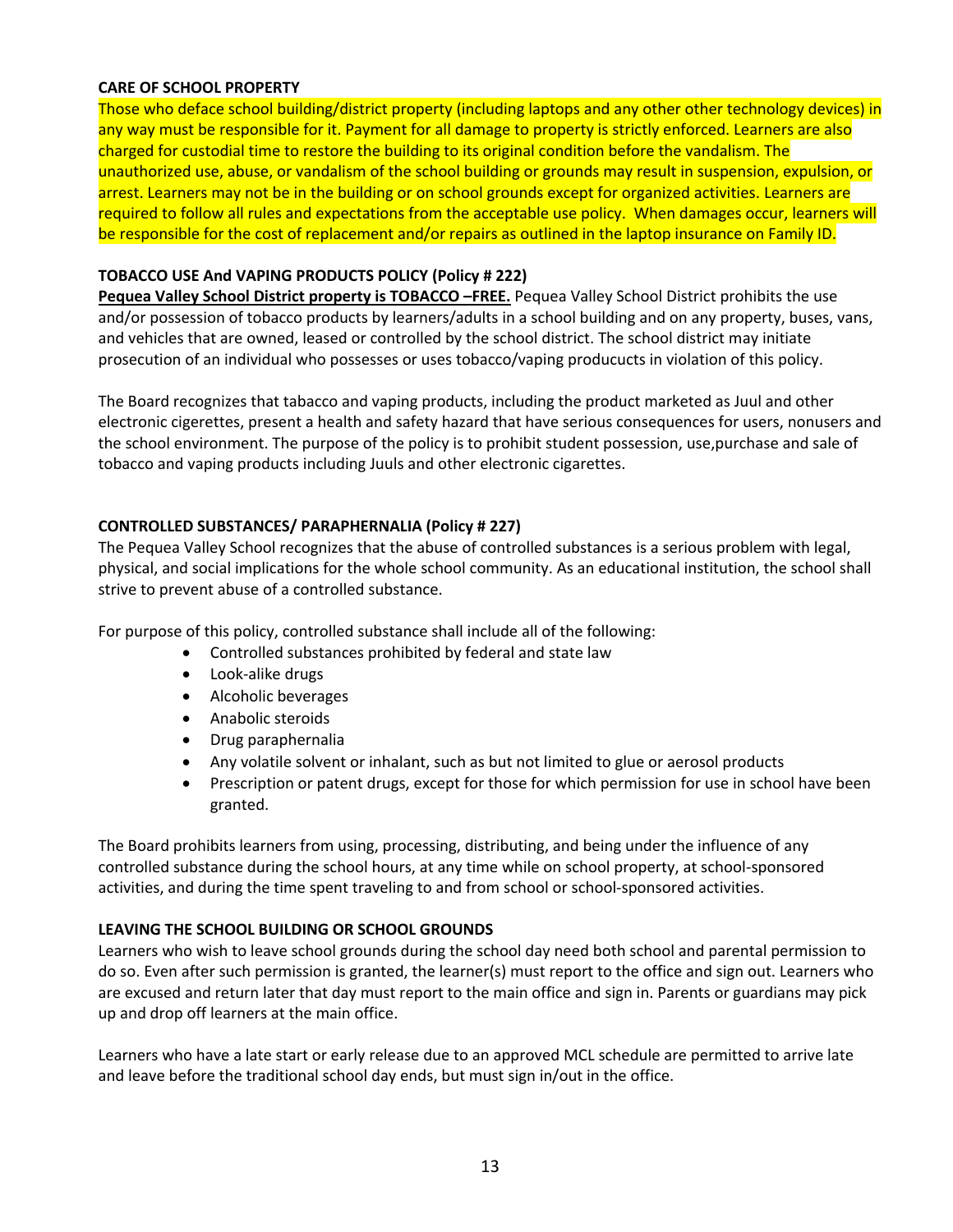#### **SCHOOL DRESS**

Extremes in dress and grooming that disrupt or unduly distract from the learning environment will not be tolerated.

Safety and security is a priority in all schools. Therefore, in order to maximize and maintain a safe and secure learning environment, **all learners are required to wear a lanyard and a school ID at all times.** Learners are encouraged to secure backpacks, bags, purses and personal belongings within their school-issued locker. Learners will be permitted to carry the school-issued laptop bag to and from classes throughout the day.

In addition, hoods, hats, head coverings (unless religious in nature), visors and sunglasses are not to be worn inside the school building when school is in session. These items are never to be worn in the classroom at any time unless authorized by the administration. In keeping with the school district's policies regarding character education and drug/alcohol prevention, the following is prohibited: clothing, bags, jewelry and/or other items that advertise, depict, display, or refer to any of the following is strictly prohibited.

- 1. Alcohol/tobacco and related products/paraphernalia.
- 2. Drugs, marijuana, and/or related substances and/or paraphernalia.
- 3. Obscene, vulgar, or sexually suggestive pictures, images, or words.
- 4. Images or messages relating to racist, hate groups, satanic, or occult practices/personalities.
- 5. Messages or pictures that could have multiple meanings and intent.

Learners referred to the office for dress violations may be asked to wear a "cover up" or alternative shirt, shorts, pants, for the balance of the school day. The administration may request that a learner referred to the office surrender an item of jewelry, or adornment that is unacceptable for school or that has caused a problem at some point during the school day. Learners must comply with such requests or may be sent home. Learners are not permitted to wear coats or jackets designed for outdoor use in class. Learners may be sent home if inappropriate attire continues to be worn by the learner. In areas of questionable attire, the interpretation and final decision will rest with the administration.

At the elementary level, learners are expected to participate in daily recess periods and should be appropriately dressed for the weather. With the exception of rainy days or extremely cold days, all children will have an outdoor recess. Additionally, for safety reasons, flip flops and open back shoes can be dangerous when worn during recess. Please take this into consideration when dressing for school.

#### **LEARNER AFFECTION**

Public display of affection (examples include kissing, hugging, etc.) in school or at school related activities is not appropriate and is not acceptable conduct. This will result in disciplinary action.

#### **ACADEMICS**

#### **LEARNER ACADEMIC RESPONSIBILITIES**

Learners are required to be actively engaged in appropriate classroom activities when class is in session. These responsibilities include, but are not necessarily limited to the following:

- All learners should report to class on time and have any and all materials at hand that the facilitator has requested. These materials include, but are not necessarily limited to, appropriate writing implements, laptops/iPads, textbook(s), writing paper, and properly completed homework.
- Learners are required to pay attention and to cooperate with the classroom facilitator.
- A learner may not refuse to do an assignment because it is not to the learner's liking. If a learner believes that an assignment is unreasonable, the learner/parent should discuss the matter in private with his/her facilitator. If the learner still believes the assignment to be unwarranted, the learner/parent should make an appointment to meet with a school administrator.
- Each learner is responsible for the content and quality of all work assigned, completed, presented and/or submitted. Any word, image, or nonsensical writing that occurs on a piece of work that is submitted to a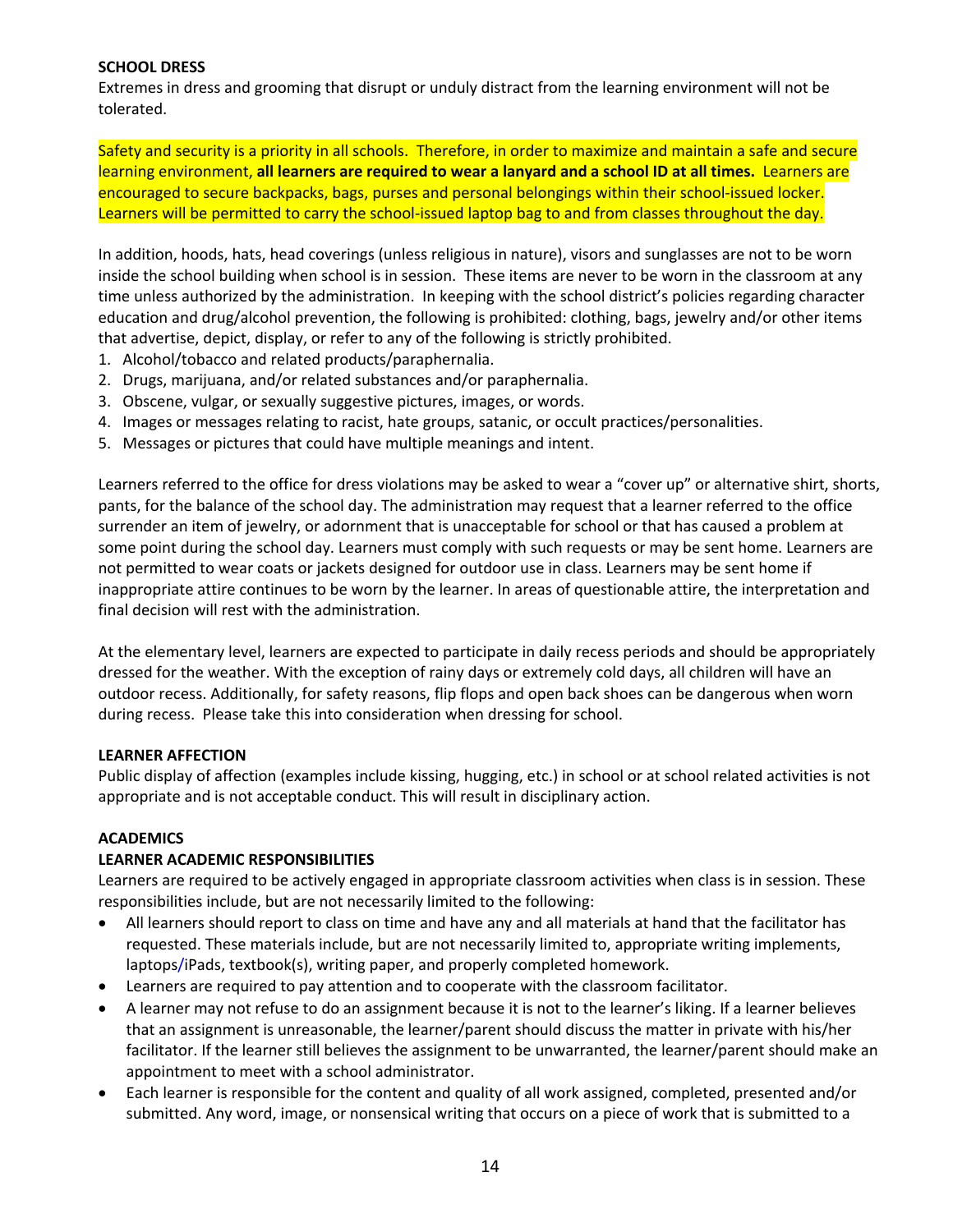facilitator is subject to the facilitator's judgment. As the facilitator considers the submitted work in relation to the assignment, the facilitator may choose to do any of the following that he or she believes applicable:

- $\circ$  Lower the learner's grade on the assignment and/or require the work to be fully corrected and resubmitted.
- o Give the learner a grade of "zero" for the assignment.
- o Assign the learner a facilitator directed disciplinary consequence.
- o Refer the matter to the administration.

In addition to the above, any written or oral assignment that contains racist, sexually suggestive, threatening, or vulgar particulars may be given a grade of "zero." The facilitator may also refer the learner to the office for disciplinary consideration. If a learner/parent has any question about the appropriateness of such material, the learner should consult with the facilitator **before** his/her work, or any portion thereof, is submitted or presented.

#### **ACADEMIC DISHONESTY**

Anyone cheating on any examination, classroom activity, writing or assignment may receive a failing grade on that assignment. Anyone plagiarizing a paper, project, or portion thereof, is subject to the receipt of a failing grade of 0 "zero", and risks failing the entire course in which a major paper or project is a course requirement. Plagiarism is a form of stealing. It is the passing off of another's ideas or writings as one's own.

Learners who participate, in any way, in the verbal, written or digital distribution of assignments will receive a "zero" for the assignment. Academic dishonesty, in any form, will not be tolerated.

#### **EDUCATIONAL MATERIALS**

Learners are held responsible for the loss of, or damage to any assigned or borrowed materials. When the materials are lost, learners must pay for them in the office. If the materials are later recovered, the money will be refunded to the learner. If educational material is found, it should be turned in at the office. The learner must pay for materials damaged beyond reasonable wear.

#### **MAKE-UP WORK**

It is the responsibility of the learner and/or parent/guardian to contact the learner's school counselor/facilitator in order to make up assignments due to an extended absence from school. Learners may receive a zero for work not completed. At the end of the fourth marking period, seniors must have all work made up five days before the date of graduation.

When a learner is absent, the learner is responsible to make up all class work and homework. Learners who receive an excused absence (including educational field trips) have one school day per day of absence to make up the missed work, up to 5 days absent. Absences that exceed five consecutive days in length are classified as extended absences. In this case, a learner is permitted up to two weeks to make up his/her work. The learner is then entitled to receive a grade that in no way penalizes or limits the learner because of his/her excused absence. Efforts should be made to make-up the work prior to any educational trips. Learners 17 and older, may not be eligible to make-up work if the absences are unexcused.

#### **ADAPTIVE PHYSICAL EDUCATION**

Learners who are unable to be scheduled into a regular physical education class are assigned to adaptive physical education classes. Consultation between the instructor, the school nurse, and the learner's physician is used to determine which exercises and activities are best for the learner's individual needs.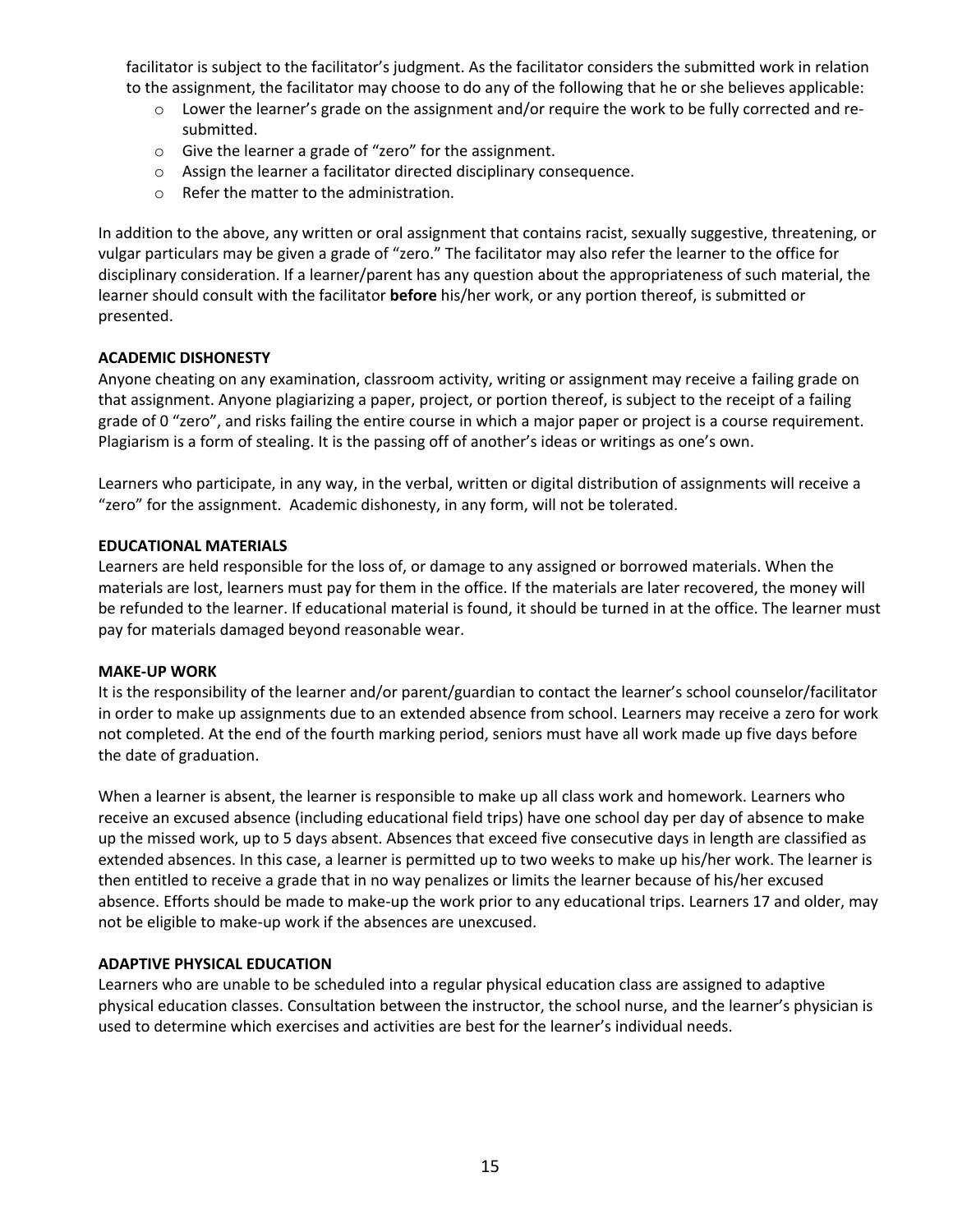#### **SCHEDULE INFORMATION (PVHS ONLY)**

Learners are given the opportunity to select their schedules for the coming school year. Schedule changes are rarely made once the school year has begun. Schedule changes may be granted through the summer by contacting the counseling office. Schedule changes will not be granted after the school year begins, unless administrative approval has been granted and it enhances learner academic performance.

When a learner submits his/her initial schedule requests, every effort will be made to schedule the courses that the learner has requested. However, whenever it is deemed necessary; the administration reserves the right to schedule a learner in courses other than those the learner has requested.

If a learner finds it necessary to drop a course after the first two weeks of the semester, he/she will receive a grade of "F" for the course. The principal has the responsibility to evaluate extenuating circumstances if a learner feels that he/she should not receive a failing grade. The principal's decision will be final.

#### **REPORT CARDS**

Secondary learners are issued report cards 4 times per year (approximately every 9 weeks). Elementary learners are issued report cards 3 times per year (approximately every 12 weeks). When a grade of incomplete is given, the learner has a maximum of two weeks (10 school days) to submit required work. If the learner does not adequately meet the standards for satisfactory completion of work within the required time frame, the grade of incomplete becomes a failing mark. At the end of the final marking period seniors must have all work made up five days before the date of graduation.

#### **GRADES (PVHS ONLY)**

1. The grading system is as follows:

| A+ 98-100, 4.3  | A 92-97, 4.0   | A-90-91, 3.7   |
|-----------------|----------------|----------------|
| B+88-89, 3.3    | B 82-87, 3.0   | B-80-81, 2.7   |
| C+78-79, 2.3    | $C$ 72-77, 2.0 | C-70-71, 1.7   |
| D+ 68-69, 1.3   | D 62-67, 1.0   | $D-60-61, 0.7$ |
| F 59 & Below, 0 |                |                |

- 2. A learner should be enrolled three weeks within one marking period in order to receive a grade.
- 3. If a learner fails a course that is necessary to meet graduation requirements, then he/she must attend summer school to make up that course in a credit recovery program, or repeat the course at PVHS, which may prevent a learner from graduating with his/her class. Learners seeking credit for course work taken outside of the Pequea Valley School District must have such credit approved by the P.V.S.D.
- 4. If a learner finds it necessary to drop a course after 2 weeks, he/she will receive a grade of "F." The principal's decision is final.
- 5. Learners in grades 9 & 10 are required to carry a full schedule each semester.
- 6. The principal has the authority to establish procedures for determining grades when learners are enrolled in other schools and transfer into Pequea Valley High School.
- 7. When a learner is absent for extended periods of time because of illness, he/she will be allowed a maximum of 2 (two) weeks to make up missed work, assignments, tests, etc.
- 8. Learners must satisfactorily present the e-portfolio in order to participate in graduation exercises and/or graduate from Pequea Valley High School.
- 9. Learners must pass a minimum two marking periods to receive credit for the course.

#### **WEIGHTED GRADES (PVHS ONLY)**

A weighted grade system is in place for AP and Dual Enrollment courses. The weighted grade system uses the following point scale.

| $A+ = 5.3$  | $A = 5.0$ | $A - 4.7$ |
|-------------|-----------|-----------|
| $B+ = 4.3$  | $B = 4.0$ | $B - 3.7$ |
| $C + = 3.3$ | $C = 3.0$ | $C - 2.7$ |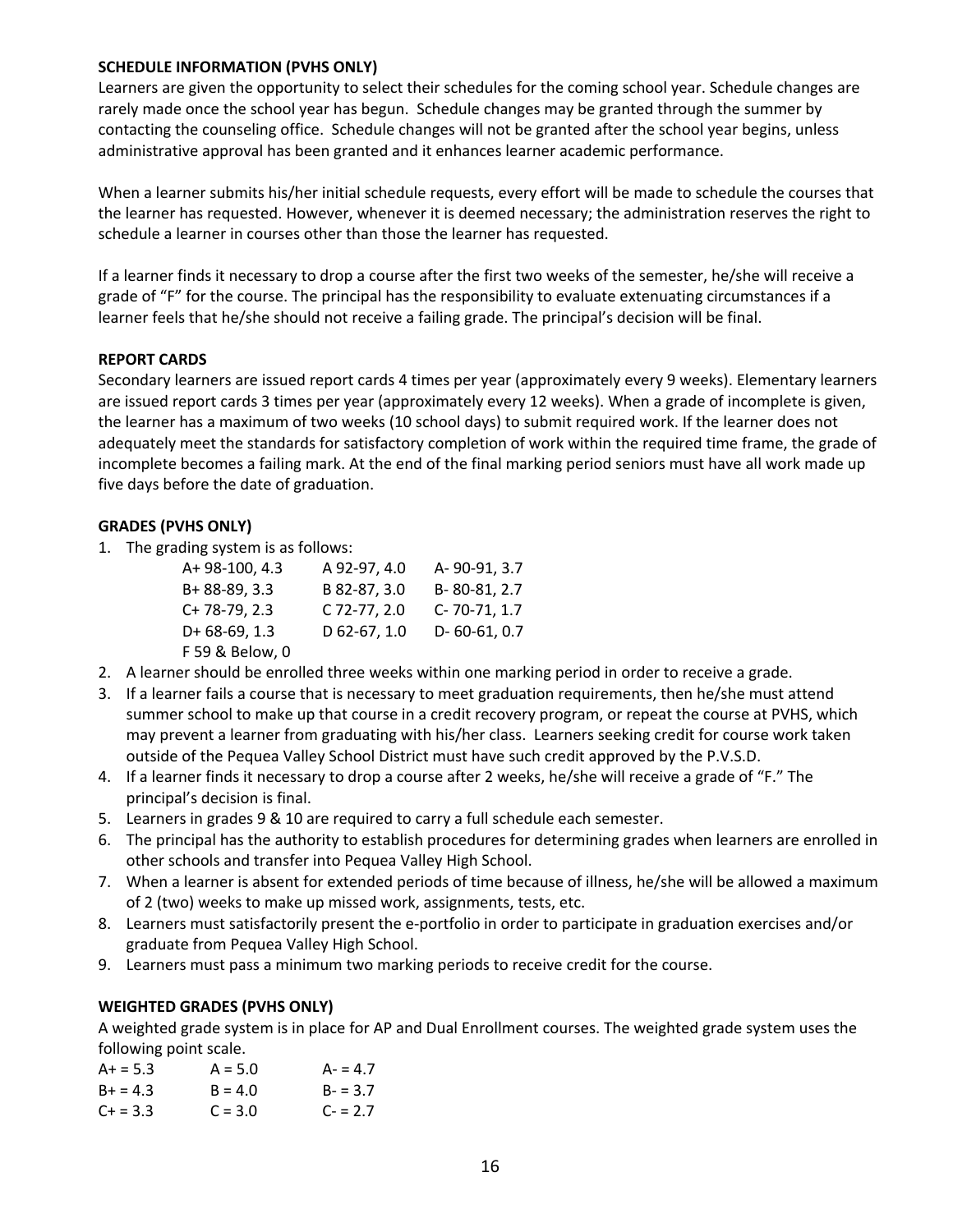#### **LEARNING LAB (Grades 7-12 ONLY)**

Learning lab is academic support which is offered after school Monday-Thursday. Learning lab will run from 2:45 to 3:45 and is available and voluntary for all learners. Learners must have their own transportation home or can ride the late bus at 5pm.

#### **HONOR ROLL REQUIREMENTS (PVHS ONLY)**

Honor Points: Grade A (4) B (3) C (2) D (1) F (0)

First Honor Roll Requirement: A letter grade average of "A" // A minimum grade point average of 3.5 Second Honor Roll Requirements: A letter grade average of "B" // A minimum grade point average of 3.0 *NOTE: Learner must maintain a minimum of C- in all courses to obtain Honor Roll status.* 

#### **GRADUATION REQUIREMENTS (PVHS ONLY)**

Certain minimum requirements for graduation have been established by the school in conjunction with requirements established by the Department of Education. The following requirements must be completed before a Pequea Valley High School diploma may be issued.

|       |           | Minimum credits needed |           |           | Minimum credits needed for promotion |            |
|-------|-----------|------------------------|-----------|-----------|--------------------------------------|------------|
| Grade | Grad Year | for graduation         | $10^{th}$ | $11^{th}$ | $12^{th}$                            | Graduation |
|       | 2025      | 24                     |           | 10        |                                      | 24         |
| 10    | 2024      | 24                     |           | 10        |                                      | 24         |
|       | 2023      | 24                     |           | 10        |                                      | 24         |
|       | 2022      | 24                     |           | 10        |                                      |            |

Core Courses: Other Required Courses: 4 credits of Math 1.5 credits of PE 3 credits of Science Career Readiness (.5 credit) 3 credits of Social Studies 1 credit of STEM

4 credits of English 1 credit of Health E-Portfolio Presentation

Learners who fail a major core course or a sufficient number of elective credits will be required to remediate these credits through an approved summer school or credit recovery program. Learners and/or their parents may contact the counseling office for more details and to ensure approval for each course.

Learners planning to attend the Lancaster County Career and Technology Center during their senior year must meet all requirements to be promoted to senior status.

#### **GRADUATION STANDARDS (PVHS ONLY)**

- Grade placement of all learners at Pequea Valley High School is determined by transcript or past performance.
- No learner is considered to be in the twelfth grade until he/she is able to plan a schedule that will meet all requirements for graduation.
- All learner obligations such as repayment for lost/damaged school materials, library fines, detentions owed, etc., must be fulfilled prior to graduation.
- All required subjects failed must be passed at an approved summer school.
- Learners who do not complete the Pequea Valley School District graduation requirements will not receive a school district diploma until the requirements are completed. This must take place either in summer school or during a subsequent school year. Learners not meeting the school district's graduation requirements will not be permitted to participate in the commencement program.
- Learners who withdraw from PVHS and later earn a G.E.D. may desire a PVHS diploma. Learners seeking a PVHS diploma must submit a request in writing to the Superintendent of Schools. The Board of Education will consider the merits of each request.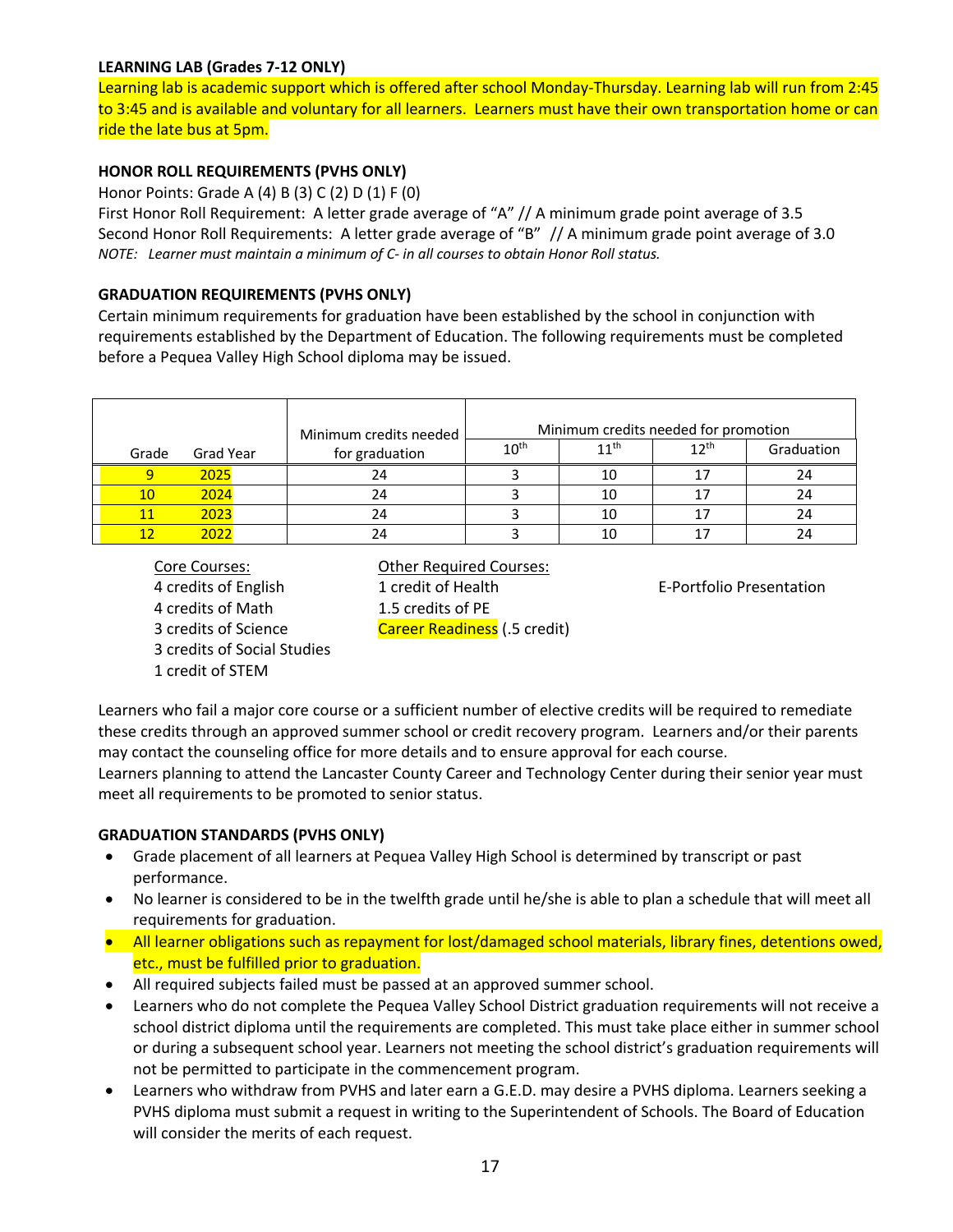#### **ACADEMIC HONORS (PVHS ONLY)**

Pequea Valley High School will recognize students' academic achievements at graduation using the collegiate terms: cum laude (GPA 3.35-3.64), magna cum laude (GPA 3.65-3.94) and summa cum laude (GPA 3.95-4.3). A valedictorian and salutatorian will not be named.

PVHS will recognize the "Best of the Class." The top 15% of learners in the class will be chosen based on academic achievement using the overall GPA. All students who wish to be considered for Best of the Class, class rank, National Honor Society and similar awards and programs must be enrolled in PVHS for grades 10, 11, 12.

#### **Grades 7 - 8 ACADEMIC INFORMATION**

Learners in  $7<sup>th</sup>$  and  $8<sup>th</sup>$  grades are issued report cards four (4) times (each nine weeks) during the year. This report card is to be taken home to parents. Your grades will be calculated by averaging the work you have done during the marking period. The average is compared to our grading scale to produce the letter grade you receive on your report card. The grading scale is as follows:

| $A+$         | 98-100    | D+ | 68-69                 |
|--------------|-----------|----|-----------------------|
| Α            | 92-97     | D  | 62-67                 |
| $A -$        | 90-91     | D- | 60-61                 |
| $B+$         | 88-89     | F  | 59 & Below            |
| B            | 82-87     |    | Incomplete            |
| $B -$        | 80-81     | M  | <b>Medical Excuse</b> |
| $C+$         | 78-79     | P  | Pass                  |
| $\mathsf{C}$ | $72 - 77$ |    |                       |
| $C-$         | 70-71     |    |                       |

Incompletes are given when learners have had a legitimate reason for not completing an assignment on time. Learners who receive an "I" (incomplete) must submit work within four (4) weeks from the end of the marking period or the incomplete will convert to a failure.

Learners may not be eligible for academic promotion if he/she fails two core classes or one core class and two elective classes and may be required to participate in summer school for course recovery.

#### **PARADISE and SALISBURY ACADEMIC INFORMATION (K-6)**

#### **Learners are issued report cards three times per year. The grading system is as follows:**

|           | <b>Expected Performance Level</b>                                                                                                     |
|-----------|---------------------------------------------------------------------------------------------------------------------------------------|
| A         | Advanced: Exceeds grade level standards. Consistently<br>grasps and extends concepts and produces high quality work<br>independently. |
| P+        | Proficient: Some work above grade level standards.                                                                                    |
| P         | Proficient: Meets grade level standards. Grasps concepts and<br>produces satisfactory work.                                           |
| P-        | Proficient: Some work below grade level standards.                                                                                    |
|           | <b>Remediation Needed</b>                                                                                                             |
| в         | Basic: Below grade level standards. Needs review and<br>practice.                                                                     |
| BB        | Below Basic: Requires frequent re-teaching and additional<br>support. Minimal understanding of concepts.                              |
| <b>NA</b> | Not Assessed this marking period.                                                                                                     |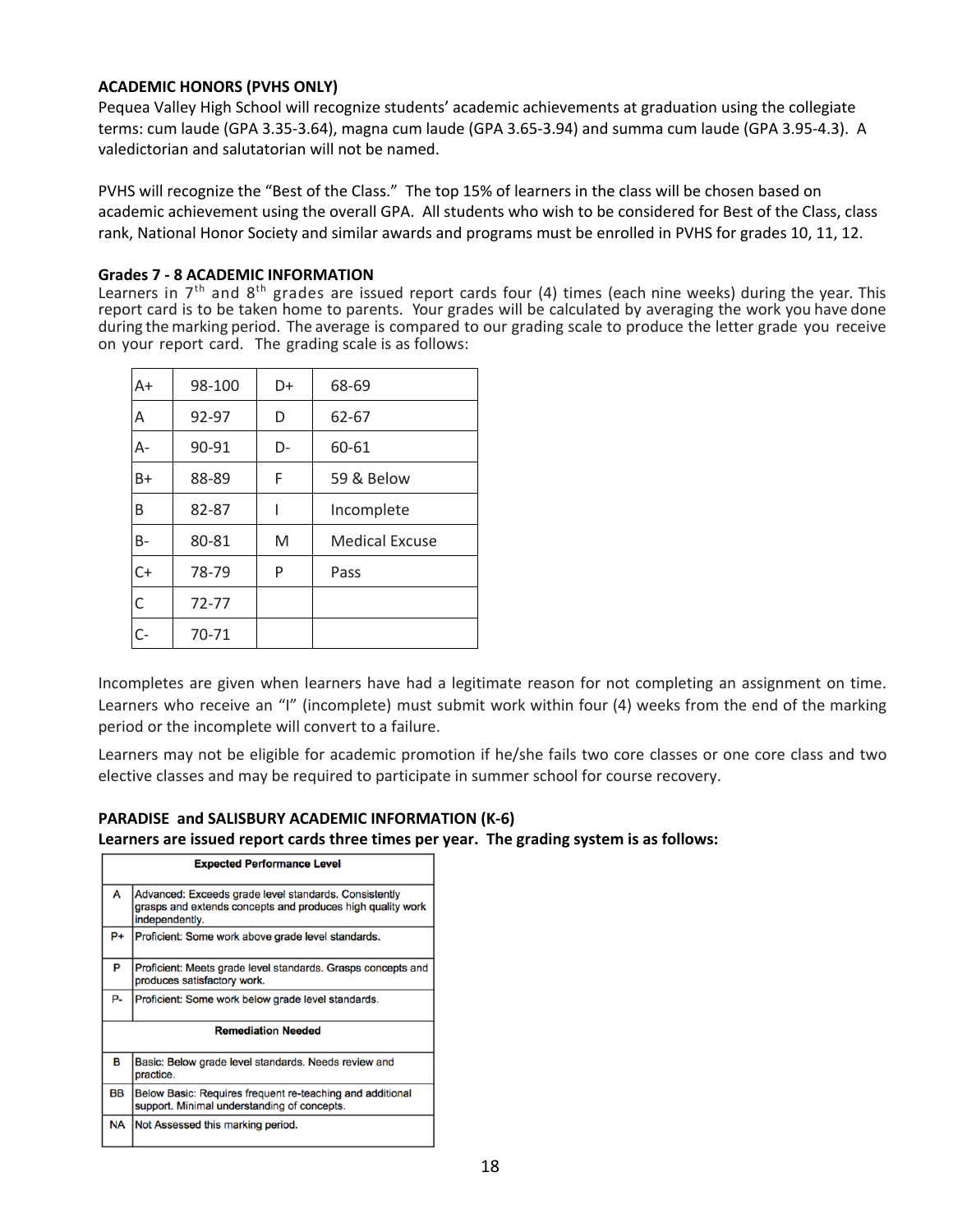#### **SCHOOL COUNSELING OFFICE**

#### **RELEASE OF INFORMATION TO THE MILITARY (PVHS ONLY)**

We are required by law (Act 10 of 1991 and the National Defense Authorization Act of 2002) to release the names and addresses of juniors and seniors to the military. If you do not wish to have your name and address released to the military, it is your responsibility to give written notification to the guidance office during the month of May prior to your senior year.

#### **BULLYING/ CYBERBULLYING (Policy #249)**

The Board is committed to providing a safe, positive learning environment for district learners. The Board recognizes that bullying creates an atmosphere of fear and intimidation, detracts from the safe environment necessary for learner learning, and may lead to more serious violence. Therefore, the Board prohibits bullying by district learners.

#### **LEARNER ASSISTANCE PROGRAMS**

#### **HEART TEAM (SECONDARY) LEARNER SUPPORT TEAM (ELEMENTARY)**

Pequea Valley School District cares about the physical and mental well-being of our learners. Through a confidential process of identification, intervention, and referral, learners receive a professional assessment, and recommendations for treatment if needed. Referrals should be directed to the school counselor.

#### **TRANSFERS AND WITHDRAWALS**

A learner who plans to move to another school district or withdraw from school should notify the office at least one week in advance. Transfer card, health records, and other school records of the learner's work will be forwarded to the school, upon receipt of request for records from other school district. A **COPY** of records can be given to a parent upon their request. A withdrawal form will be given to learner/parent on the last day of attendance and will need to be completed.

#### **COLLEGE ADMISSION (PVHS ONLY)**

Each fall an evening meeting is held for learners and parents concerning admission to college. Counselors meet individually and in small groups with learners to discuss their post high school plans. Please contact your counselor if you would like help choosing a vocation or post-secondary institution. It is the learner's responsibility to complete the application and meet all deadlines imposed by the college or university.

#### **CHILD ABUSE REPORTING (Policy #806)**

Under the Child Protective Services Law ("CPSL"), school district employees who regularly have contact with children as part of their job duties are required to report all cases of suspected child abuse. CPSL's definition of "child abuse" that must be reported to authorities is not limited to sexual abuse alone, but also includes non-accidental serious physical or mental injuries, serious physical neglect, sexual abuse or an act creating an imminent risk of serious physical injury, sexual abuse, or sexual exploitation.

#### **SCHOOL HEALTH SERVICES**

#### **SCHOOL HEALTH SERVICES OVERVIEW**

Each school in the district has a certified school nurse or a nurse's assistant, with the certified school nurse overseeing all aspects of health services. Health services include annual growth assessments and vision screening of all learners; hearing screening of learners in grades 1, 2, 3, 7, and 11, and those with special needs. Skilled nursing care is provided as needed. School health records are maintained with adherence to all Pennsylvania Department of Health requirements. One of these requirements is a physical examination for all learners in kindergarten or grade 1 (depending upon original entrance date), and in grades 6 and 11. The school nurse provides the examination form. The learner's primary health provider should perform these exams. The school physicians are available to perform this exam if requested by the parent/guardian and written permission is given. Dental exams are required in grades K or 1, 3, and 7. Calcium Carbonate, Ibuprofen, Acetaminophen, Tussin, Chloraseptic Spray*,* Benadryl, and Epinephrine will be administered to learners if written parental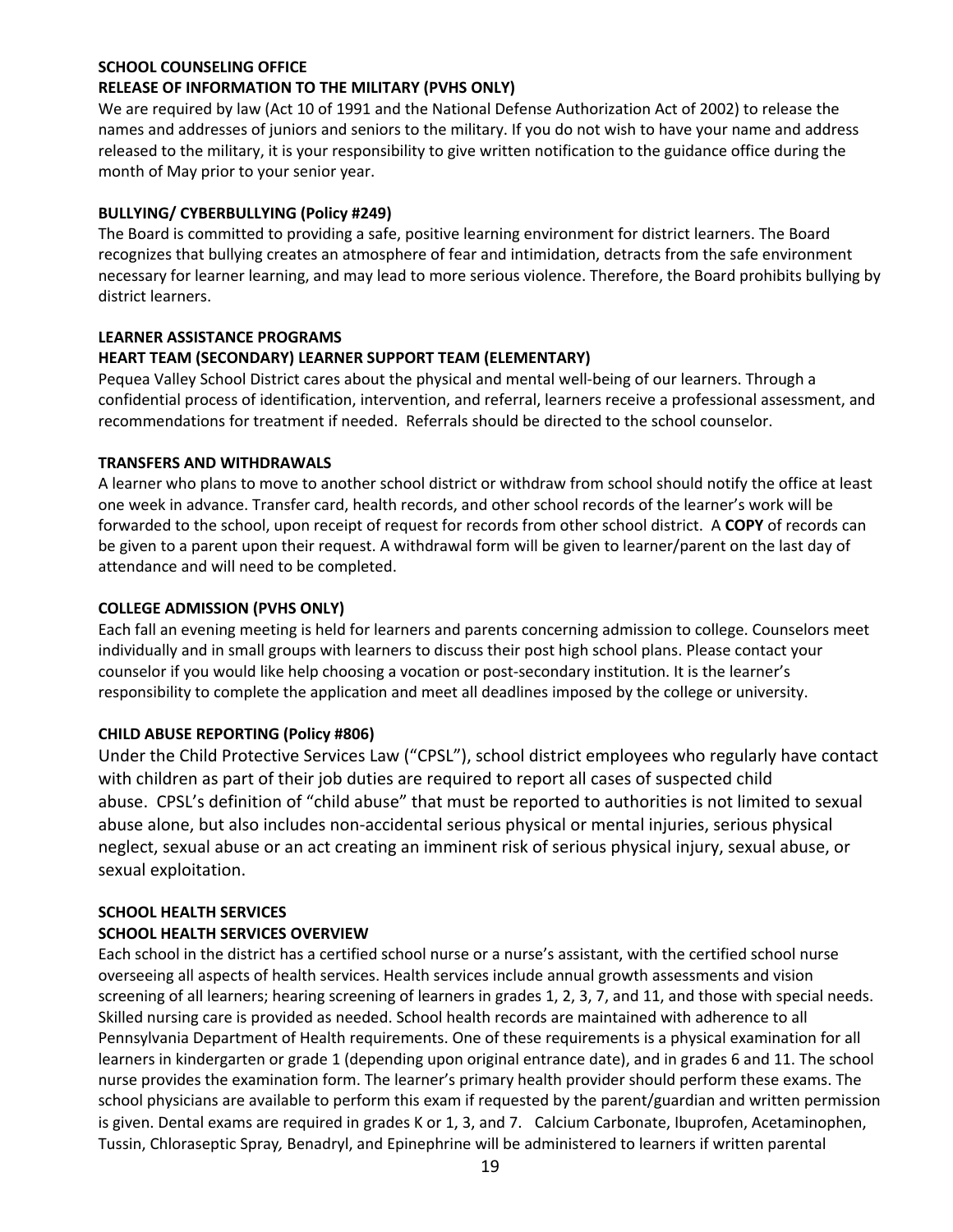permission is on file in the nurse's office and the learner's condition warrants the medication. Any other medication that the parent/guardian requests that the learner has during the school day must be accompanied by a primary care provider's order. This includes over the counter medications, prescription medications and any type of supplement. Medication permission forms are available at the nurse's office, the main office, or PV website. Please refer to the Medications section of the handbook.

If the nurse decides that a learner should be sent home because of illness or injury, the school nurse, or school district employee designated by the principal, will contact the parent/guardian or alternate responsible person listed on the emergency card.

Emergency procedure cards must be updated whenever there is a change in a learner's address or contact phone number(s). Learners and their parents are encouraged to report changes to this information to the main office as soon as any change in personal address or contact information occurs.

The Pennsylvania Department of Health has set requirements for learners. The school nurse will inform the parent/guardian when an exam, immunization, or other care is due. The parent/guardian's cooperation in complying with these requirements is greatly appreciated.

It is a Pennsylvania Department of Health requirement that the school must have in writing a list of the learner's immunizations prior to a learner starting school. **THESE IMMUNIZATIONS MUST BE CURRENT OR THE LEARNER MAY NOT START SCHOOL.** Therefore, it is imperative that the school nurse be provided with a copy of the learner's immunization record prior to beginning school in the Pequea Valley School District.

The school nurse is available if assistance is needed in obtaining medical or dental care for a learner. Parent/guardian(s) are encouraged to set up an appointment with the certified school nurse if your child has special medical conditions. Call the main office to schedule.

#### **ILLNESS**

Any learner becoming ill while in school shall secure permission from the classroom facilitator to visit the nurse. The nurse will dispense medication as needed and will keep a complete record of the illness. If a learner is too ill to remain in school, the nurse will contact the learner's home, and arrangements will be made to have the learner picked up. A learner who leaves school without authorization from the nurse will receive an unexcused absence.

#### **ACCIDENTS**

All accidents and injuries, regardless of the seriousness, which occur during the school day or during a school sponsored activity, must be reported to the office. Facilitators must file a report even though insurance benefits are not being claimed. The School District is not responsible for accidents that occur due to day-to-day operation of the school. The district recommends that parents purchase the learner accident insurance. The school nurse is not responsible to treat injuries that have occurred outside the school setting. These injuries should be examined and treated prior to the learner coming to school.

#### **RETURN TO SCHOOL AFTER ILLNESS**

The following guidelines are provided to help you determine if your learner is ready to:

Your child must be fever free for the past 24 hours without the use of fever-reducing medications such as Tylenol. A fever is defined as a temperature ≥ 100º F. Your child should not be vomiting or have diarrhea within the past 24 hours, and be able to eat and drink without reoccurrence of vomiting or diarrhea. When an antibiotic is prescribed for a bacterial illness, your child must complete a minimum of 24 hours of treatment for bacterial illnesses before returning to school. Please make sure your child's appetite and activity level have returned close to normal. If your child was sent home with a rash, they may return when the rash is resolved, with a doctor's note stating they are not contagious, or approval from the school nurse.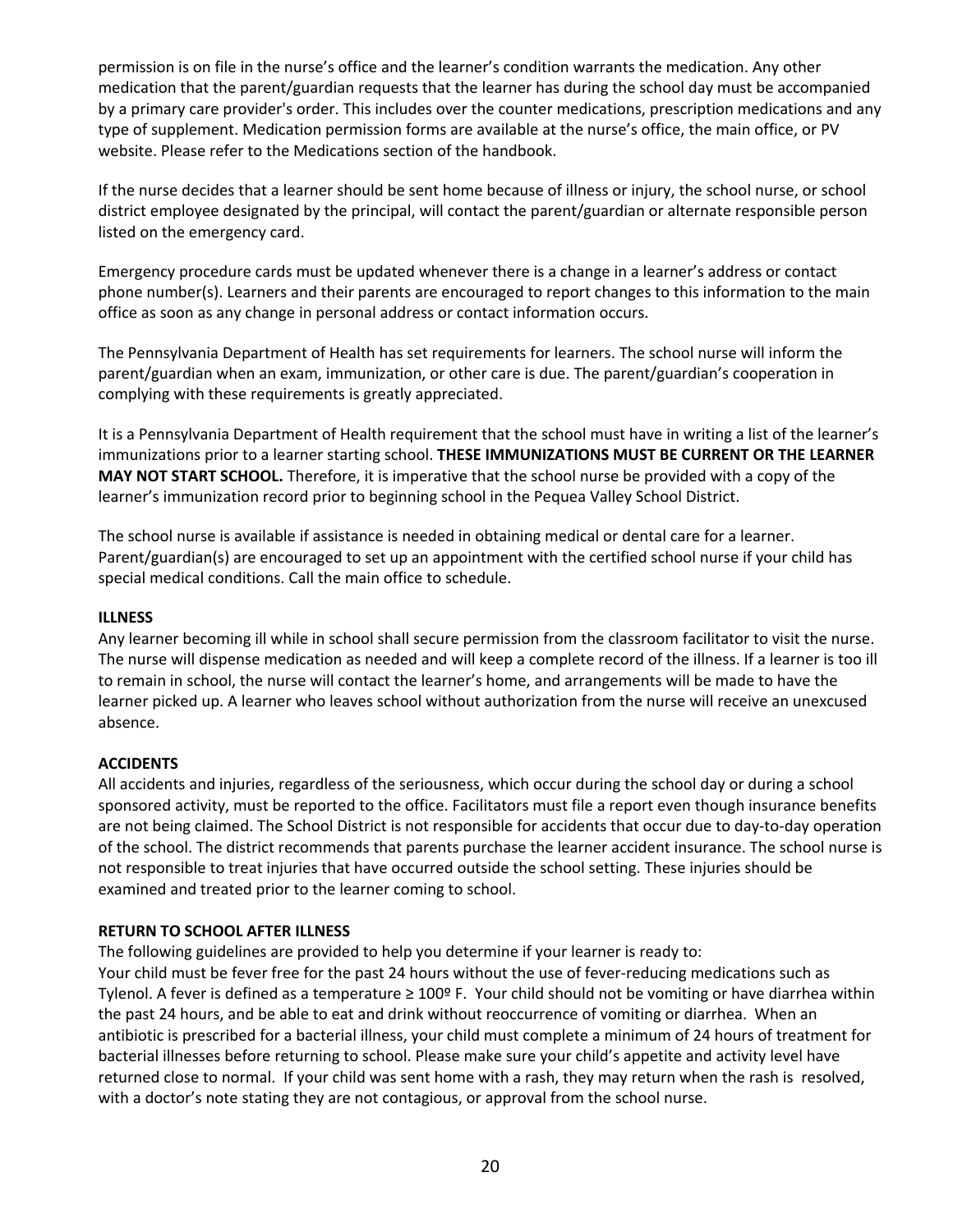#### **Use of Medications (Policy #210)**

Administration of medication shall be in accordance with state law and Board policy. Before any medication from home, prescribed or over-the-counter (OTC), may be administered to or by any learner during school hours, the Board shall require:

- *The written request from the parent-guardian, giving permission for administration of medication during school hours.*
- *A statement from the parent/guardian acknowledging that the school is not responsible for ensuring the medication is taken and relieving the district and its employees of responsibility for the benefits or consequences of the prescribed medication.*
- *The written order from the prescribing physician, that states: Name of learner, name of medication, prescribed dose, route of administration, time medication is to be taken, length of time medication is prescribed, diagnosis or reason medication is needed (unless confidential), possible side effects of medication or special considerations, name and signature of licensed prescriber.*

All medications, whether prescription or non-prescription, must be received in the original container in which they were dispensed. The label must include the date, learner name, medication name, dosage, time, and route of administration. Medications received in containers other than the above stated will not be accepted in or dispensed from the health suite or office by the school nurse of his/her designee.

Every medication must be brought to school by a parent/guardian and brought to the health suite or office immediately on entry to the building.

Medications are not to be kept in back packs, desks, etc., or any other location of the school other than the health room. The exception to this is where learners are permitted to carry their inhalers, bee sting kits, and anaphylactic kits with them. In such cases, the learner must demonstrate responsible behavior in the care and use of the medication and the capability and the skill for self-administration. A learner shall immediately notify the school nurse (or his/her designee) following each use.

It is the parent/guardian's responsibility to inform the school of any medication changes that may impact a learner's school performance. A written order of the prescribing physician must accompany any change in medication. A request for long-term medication administration at school must be updated each new school year.

Medication not prescribed by a licensed physician should not be sent to school with the learner. Learners, who are caught in possession of medication or other controlled substances, prescribed or otherwise, will be considered in violation of this Board policy and Board policy 227 and will be subject to disciplinary actions, which may include suspension from school or expulsion. It is specifically understood and acknowledged that district employees shall not be held liable for actions in administering or failing to administer any medication.

Unused medication shall be picked up from the school by the parent/guardian at the end of the prescribed period or at the end of the school year, whichever is earlier. Any medication not picked up will be disposed of by the district. Unused medication will not be returned directly to learners. The exception to this will be eye drops, approved self-carry inhalers and epi-pens, which may be sent home with the learner.

#### **LEARNER ACCIDENT INSURANCE**

Accident insurance is available to learners. The policy is rather broad and inclusive, covering injuries sustained at school sponsored and teacher supervised activities. All insurance is on a voluntary basis unless learners participate in interscholastic athletics or extra-curricular activities. This policy does not cover accidents sustained during a ski trip or motorcycle accidents. Some insurance plans offered by the school's provider may offer even greater levels of coverage.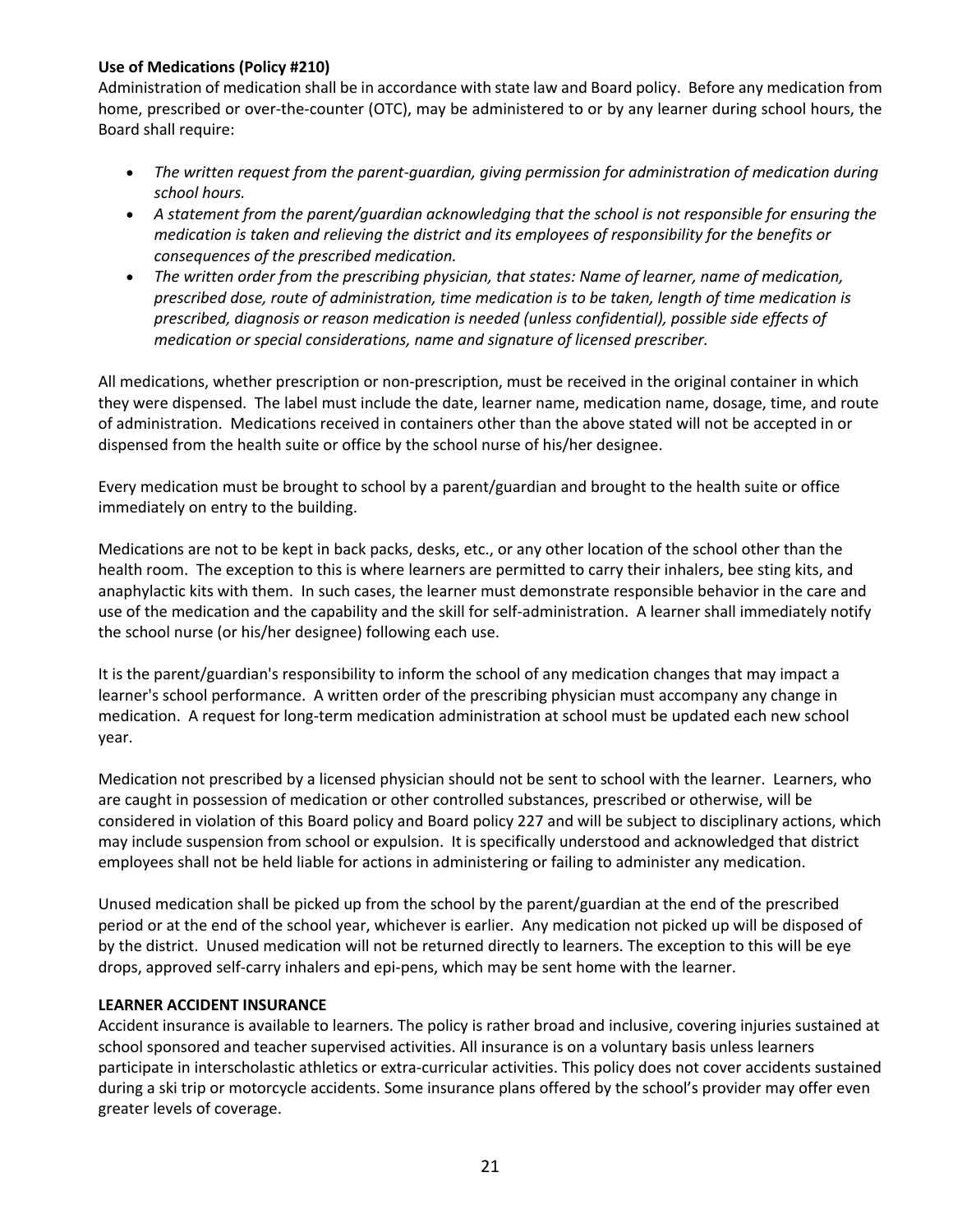#### **EXTRA-CURRICULAR PERSONAL CONDUCT**

Athletic and/or extracurricular participants are often in the public eye, and, hence their personal conduct must always be above reproach. They have an obligation to project at all times a positive image of themselves and the Pequea Valley community they represent. Failure to do so can lead to immediate dismissal from athletics and/or extracurricular activities. A coach/advisor has the authority to levy additional consequences within his/her own program.

#### **HAZING (POLICY #247)**

The Board promotes development of behavior in our learners that demonstrates high morality, integrity, and ethics. Athletics and other extracurricular activities should occur in a safe and positive environment for learners. The Board opposes any form of initiation or harassment, known as hazing, as a part of **any school-sponsored activity.** The Board directs that no employee, coach, volunteer, or learner shall plan, direct, encourage, assist, or engage in any hazing activity. Doing so will subject that individual to appropriate disciplinary action.

The Board expects learners who have been subjected to hazing to promptly report such incidents to the building principal. All complaints of hazing shall be investigated promptly and thoroughly.

Hazing is defined as any activity that recklessly or intentionally endangers the mental or physical health and safety of a learner for the purpose of initiation, membership in, or affiliation with any organization. Any hazing activity, whether by an individual or a group, shall be presumed to be forced activity, even if a learner willingly participates.

Endangering the mental health includes any activity that subjects an individual to extreme mental stress, such as prolonged sleep deprivations, forced prolonged exclusion from social contact, forced conduct which could result in extreme embarrassment, or any other forced activity which could adversely affect the mental health or dignity of the learner.

Endangering the physical health includes any brutality of a physical nature, such as whipping, beating, branding, forced calisthenics, exposure to the elements, forced consumption of food/alcoholic beverage/drug/controlled substance, or other forced physical activity that could adversely affect the physical health or safety of the learner.

The School District will not tolerate or condone any type of team or individual hazing or initiation where mental stress, embarrassment or physical harm may take place.

**First Offense:** On a first offense, the learner will be suspended from the athletic program and/or extracurricular program for 30 calendar days along with a mandatory HEART Team referral for assessment and intervention. The HEART team will refer the learner to a professional trained to assess mental health problems and to make a recommendation for treatment. **All recommended treatments as a result of the HEART team referral must be adhered to at which time the learner may, after 14 calendar days with a positive referral and at the discretion of the administrator return to eligibility. Depending on the severity of the hazing incident, the administrator may choose to enforce the full 30 day suspension.**

**Second Offense:** A second offense will result in suspension from all athletic and/or extracurricular activities for one (1) calendar year.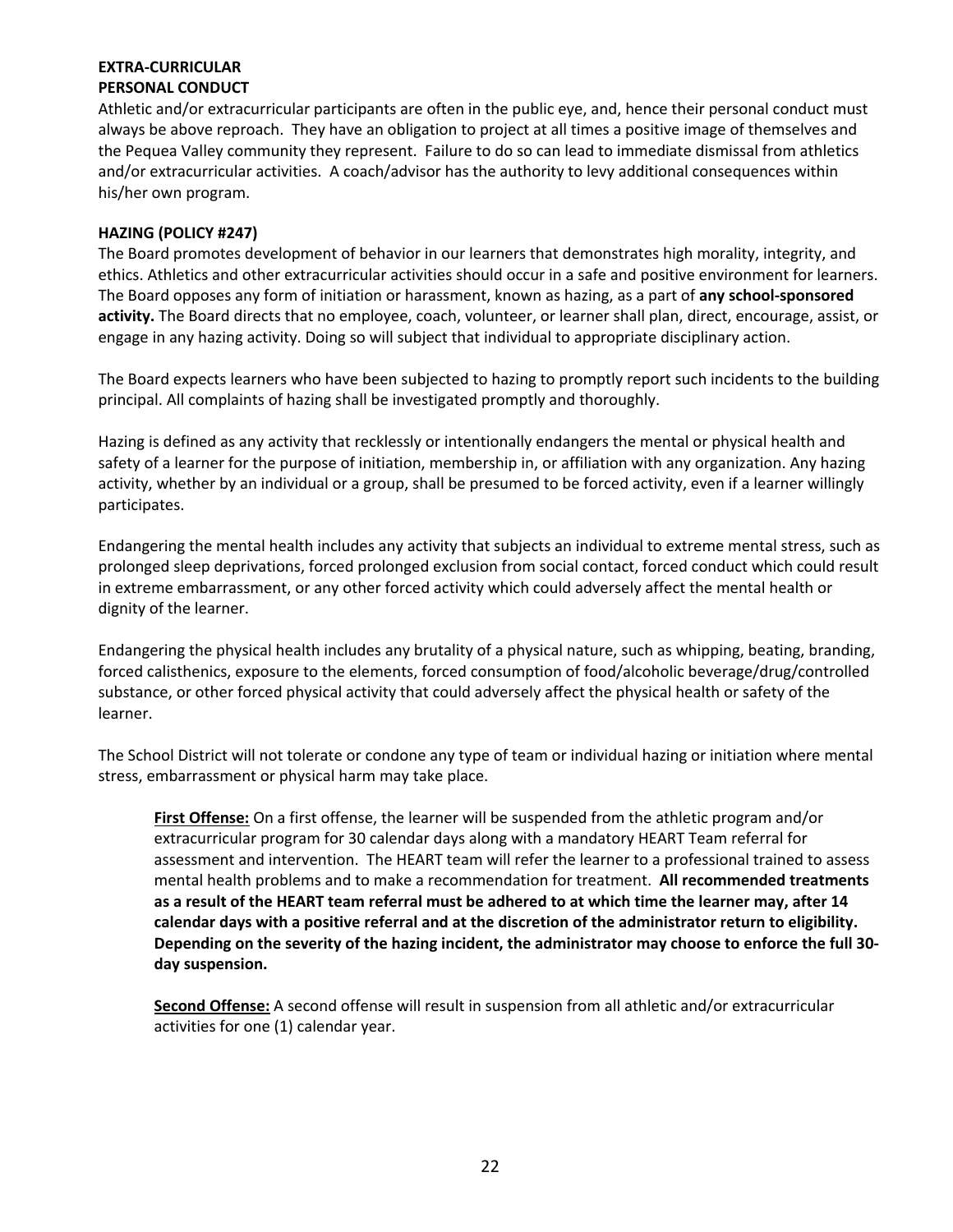#### **GRIEVANCE PROCEDURE**

No learner shall be suspended from athletics and/or extracurricular activities until it is verified that the learner violated the Code of Conduct. Any learner suspended under the Code of Conduct may seek an informal hearing or file an appeal, in writing as specified in item #5 below. Administration will reply to parents within 24 hours. The following procedures apply to reports of alleged violations of the Code of Conduct:

- 1. Coaches and advisors shall immediately report alleged violations of the Code of Conduct to the Principal or Assistant Principal.
- 2. The Principal or Assistant Principal shall investigate reported or suspected violations of the Code of Conduct to determine their credibility. **The administration is concerned that the information is credible, not necessarily the witness.**
- 3. If a report is credible, the Principal or Assistant Principal shall offer an informal hearing to explain the information to the learner, allow the learner to respond and ultimately decide whether or not the learner should be suspended from athletics and/or extracurricular activities.
- 4. If the Principal or Assistant Principal finds the learner violated the Code of Conduct, the learner's parent/guardians shall be given notice to inform them that the learner has been suspended from athletics and/or extracurricular activity and that the decision may be appealed. Notice of the suspension shall be provided to the athletic director, when appropriate, and the applicable coach or advisor.
- 5. If the parents appeal the matter, it shall be heard by the building administrator, the athletic director, when appropriate, and one coach/advisor not involved in the learner's activity. The learner's suspension shall continue during an appeal. The appeal board shall review the initial determination to decide if it was based upon verified information.
- 6. Any appeal board recommendation shall be subject to the final approval of the building principal.

For purposes of the Code of Conduct, "verified information" means the accuracy of information is confirmed by any of the following methods: (1) self-admitted involvement by the learner; (2) witnessed learner involvement by an advisor, coach, sponsor, school district employee or other credible witness; (3) parent/guardian acknowledgment of their child's involvement; (4) an official police report given to the school; or (5) notification of a conviction, delinquency findings or other admission of wrongdoing before a court.

#### **EXTRACURRICULAR CODE OF CONDUCT**

Participation in any extracurricular activity or sport is a privilege, not a right. This Code of Conduct applies to athletics and all other extracurricular activities at Pequea Valley. Learners should be aware of the rules and penalties, which govern the extracurricular program, and be willing to abide by these rules and to encourage others to do likewise.

- 1. A learner must abide by the rules of the coach or advisor of each individual sport or activity.
- 2. A learner must be in attendance no later than 15 minutes after the start of his/her first academic commitment the day of practice/rehearsal or game performance in order to participate that day. Any exception to this rule must have prior approval of the administration.
- 3. Unexcused absence and/or excessive tardies from school may carry the penalty of suspension, as determined by the administration.
- 4. All learners involved in extracurricular activities must meet academic standards. Grades are checked weekly and at the end of each marking period. Learners are given a one week grace period to improve a single failing grade. Learners who continue to fail the same class for more than one week and/or learners who are failing more than one class at a time will not be eligible for the following week. If a learner fails a class at the end of the marking period, he/she is not eligible to participate for 10 school days.
- 5. Learners must return any parts of a uniform or piece of equipment when requested to do so. Failure to do so will result in the learner paying the cost of replacement to be eligible to participate in any future athletic team or activity.
- 6. A learner ejected from a contest by an official is subject to disciplinary action, usually prohibiting the learner from participating in the next contest.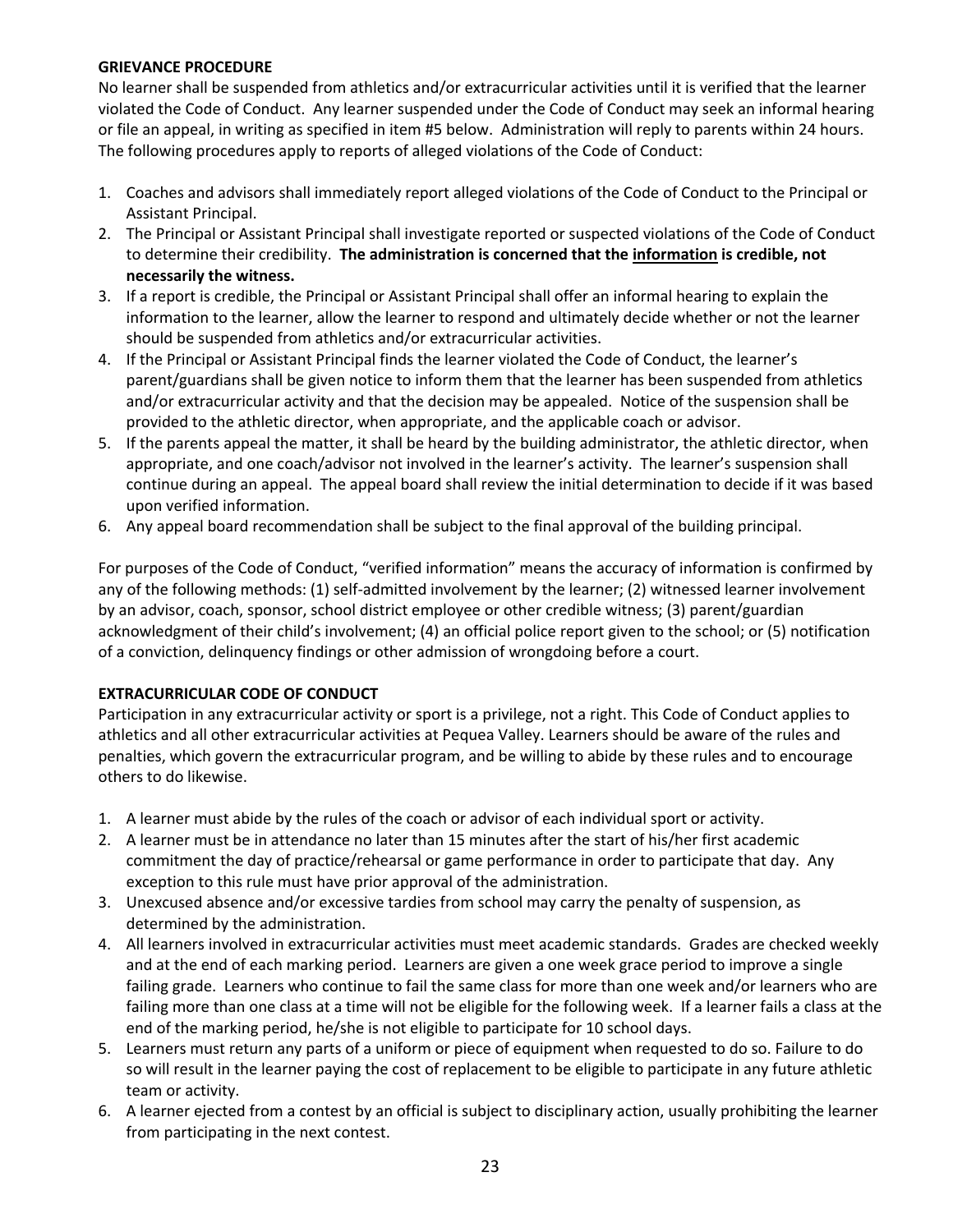- 7. Possession, distribution, use or abuse of drugs (including steroids), related paraphernalia, alcohol or tobacco in any form, or attendance at any activity that is non-school sponsored where alcohol or drugs are being used illegally is prohibited. Violation is determined either by observation by a school employee or police citation. The following procedure will be followed if this rule is violated:
	- a. 1st Offense: Should a learner violate this rule, he/she will be removed from the team or activity for two weeks and referred to the HEART Team. Should a learner violate this rule, while not in an athletic season, he/she will be issued up to 50 hours of community service and referred to the HEART Team. Parents will be notified. The recommendation of the HEART Team must be followed. If the recommendations are not followed, the learner will be declared ineligible for one calendar year in all extracurricular activities beginning on the date, which the administration determines the violation occurred. If the learner accepts the HEART Team's recommendation, he/she may remain with the team and practice, but will be denied the opportunity for interscholastic competition for the two-week period. In a non-athletic activity, the learner may remain a member of the organization or activity and attend meetings, but will not be able to attend competitions, go on field trips or perform in any public appearance of the group or activity for the two-week period. If the learner is an officer, he/she may be removed from office by the advisor and/or the principal/assistant principal.
	- b. 2nd Offense: The learner will be ineligible to participate in any extracurricular activity for one calendar year beginning on the date that the administration determines the violation occurred.
- 8. Learners violating the Pequea Valley School District drug and alcohol administrative guidelines at school or at a school-sponsored activity will be subject both to the disciplinary consequences stated in those guidelines and the Extracurricular Code of Conduct.
- 9. Any infraction of a criminal law by a learner will result in a review by the head coach/advisor, athletic director (if an athletic team is involved), and the building principal where the learner is enrolled. Possible suspension/dismissal will be based upon review of the nature of the violation and be consistent with the district discipline guidelines.
- 10. A learner involved in any extracurricular activity that uses alcohol or other drugs may report his or her use to the HEART Team. Confidentiality is maintained unless it is viewed as life threatening or potentially harmful to others. Learners are encouraged to recognize their problems and seek help through the HEART Team, but cannot use this option to circumvent this policy.

#### **ACTIVITIES**

#### **ACTIVITIES OVERVIEW**

Pequea Valley offers a variety of activities. Learners are encouraged to participate in these activities to enrich their experience.

#### **REGULATIONS FOR SCHOOL ACTIVITIES (PVHS/PVIS)**

- 1. A learner may participate in as many activities he/she chooses as long as academic and behavioral standards are maintained.
- 2. Each club shall develop its own constitution and bylaws with the principal's prior approval.
- 3. Any learner who is not in attendance for the entire day may not participate in the extracurricular activities that day.

#### **AFTER SCHOOL AND EVENING ACTIVITIES (PVHS/PVIS)**

At the close of the regular school day, learners are welcome to remain for events that take place immediately after school, or return to the school for appropriate activities or events that occur in the late afternoon or evening. After 3 P.M., learners are not permitted to be on the school grounds or enter the building without proper school authorization and appropriate adult supervision.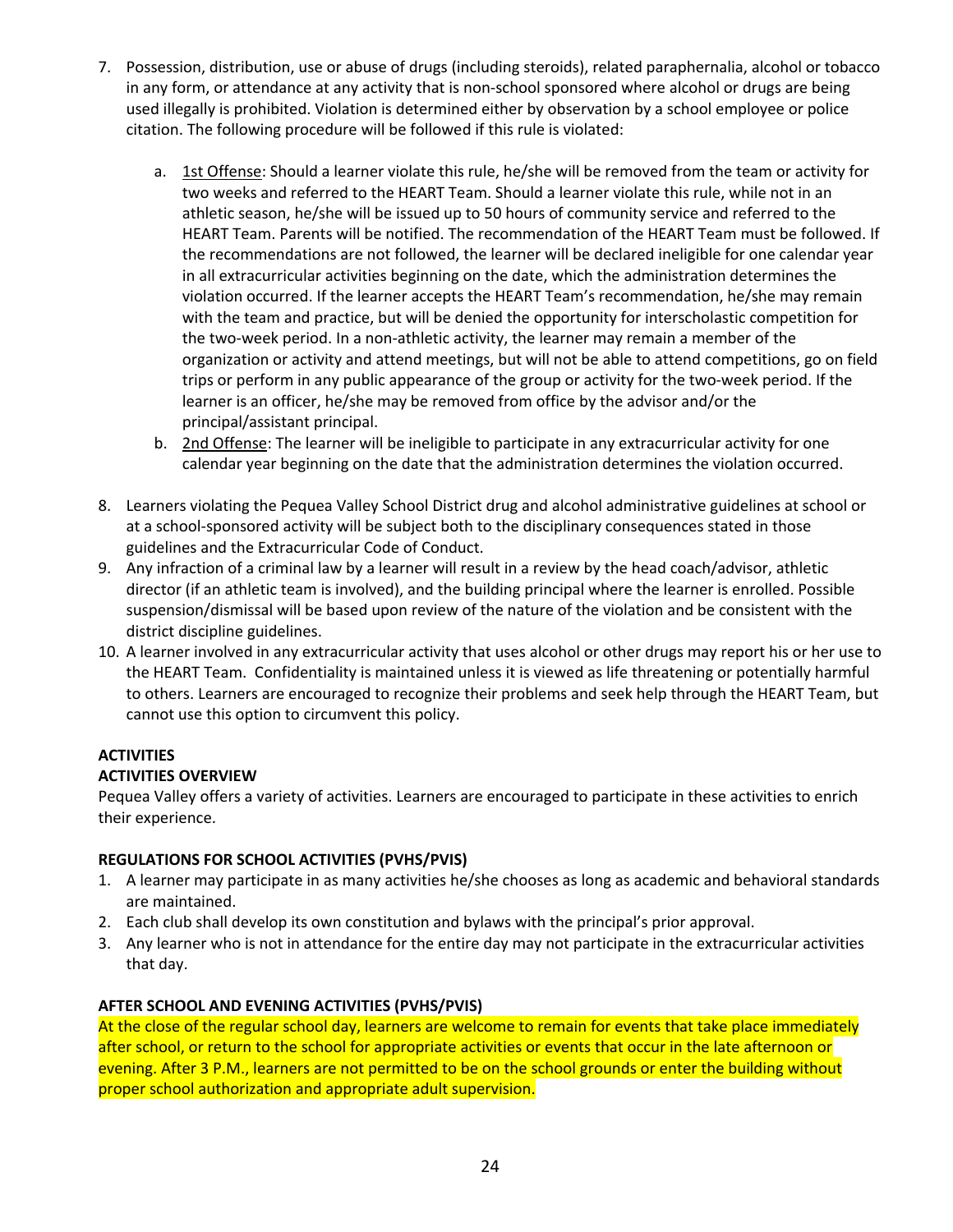There are special guidelines in place for learners and their guests who choose to attend an after school or evening event associated with Pequea Valley School District. Learners, who enter the school or an area where an activity is taking place, are encouraged to remain at the event until its conclusion. Once a learner leaves the school building, school grounds, or primary activity area, he/she may not return that evening to the school or activity. This also applies to dances, sporting events, and/or other activities that are sponsored by the school, but do not actually take place on PV property. A learner will be denied readmission to school activities or events if he/she has left the building, grounds, or primary area where the event is taking place.

#### **FITNESS CENTER**

The fitness center is available for learners grades 7-12 from 3:00-5:00 Monday-Thursday. Learners who stay after school to use the fitness center are required to be participating in a fitness plan that has been prescribed by an athletic coach or the district's strength and conditioning coach.

#### **SCHOOL DANCES (PVHS)**

All school dances are closed dances. Learners who wish to bring a guest to a high school dance must complete the *Guest Application Form.* This form must be properly completed and submitted to the office prior to the scheduled date of the school dance. Please keep in mind that completion of this form does not constitute automatic permission for the guest to attend the dance. It is the responsibility of the learner making the request to contact the high school office to confirm that the guest has been approved to attend the dance. Guests who are 21 years or older, on school suspension from another school, or have been expelled from school will not be admitted. School dance regulations are posted on the website.

#### **SPECIAL EVENTS**

- 1. The plans for all special activities and social events must be cleared through the administration. Faculty members and the committee in charge must have approval through the administration before the activity is scheduled.
- 2. All events must be chaperoned by at least three faculty members or PTO/PTC members for elementary.
- 3. Learners must leave school grounds at the completion of the event.

#### **COMPUTER AND INTERNET LEARNER NETWORK/INTERNET SAFETY POLICY Introduction**

We are pleased to offer learners of the Pequea Valley School District the one-to-one program, which provides learners with access to the district computer network resources and the Internet. To use these resources, all learners must register with Family ID, and those under age 18 must obtain parental permission. Parents, please read and complete this document carefully, review its contents with your son/daughter, and sign and initial where appropriate. A copy of Board policy regarding learner access to networked information resources and this document are available on the Pequea Valley School District web site, www.pequeavalley.org**.**

#### **Laptops/iPads**

Laptops have been assigned to nearly every learner in grades 5 – 12 and iPads from kindergarten through fourth grade. It is each learner's responsibility to protect and handle the laptop/iPad carefully. Laptops/iPads can be withdrawn or withheld from learners at any time due to suspected violations. Any learner who moves, tampers, or removes another learner's laptop/iPad without authorization could forfeit their school issued laptop/iPad. The learner may be required to pay for damages associated with another learner's laptop/iPad. The schoolissued insurance for learner laptops costs \$50 and covers all damages after a \$150 deductible per incident has been reached. Depending on the severity, other disciplinary consequences may occur up to and including expulsion. It is an expectation for learners in grades 5 -12 to bring their laptops to school daily in order to complete assignments. Laptops are expected to be charged at night and ready to be used for the school day. For grades K – 4, iPads will be kept at school if insurance is not paid.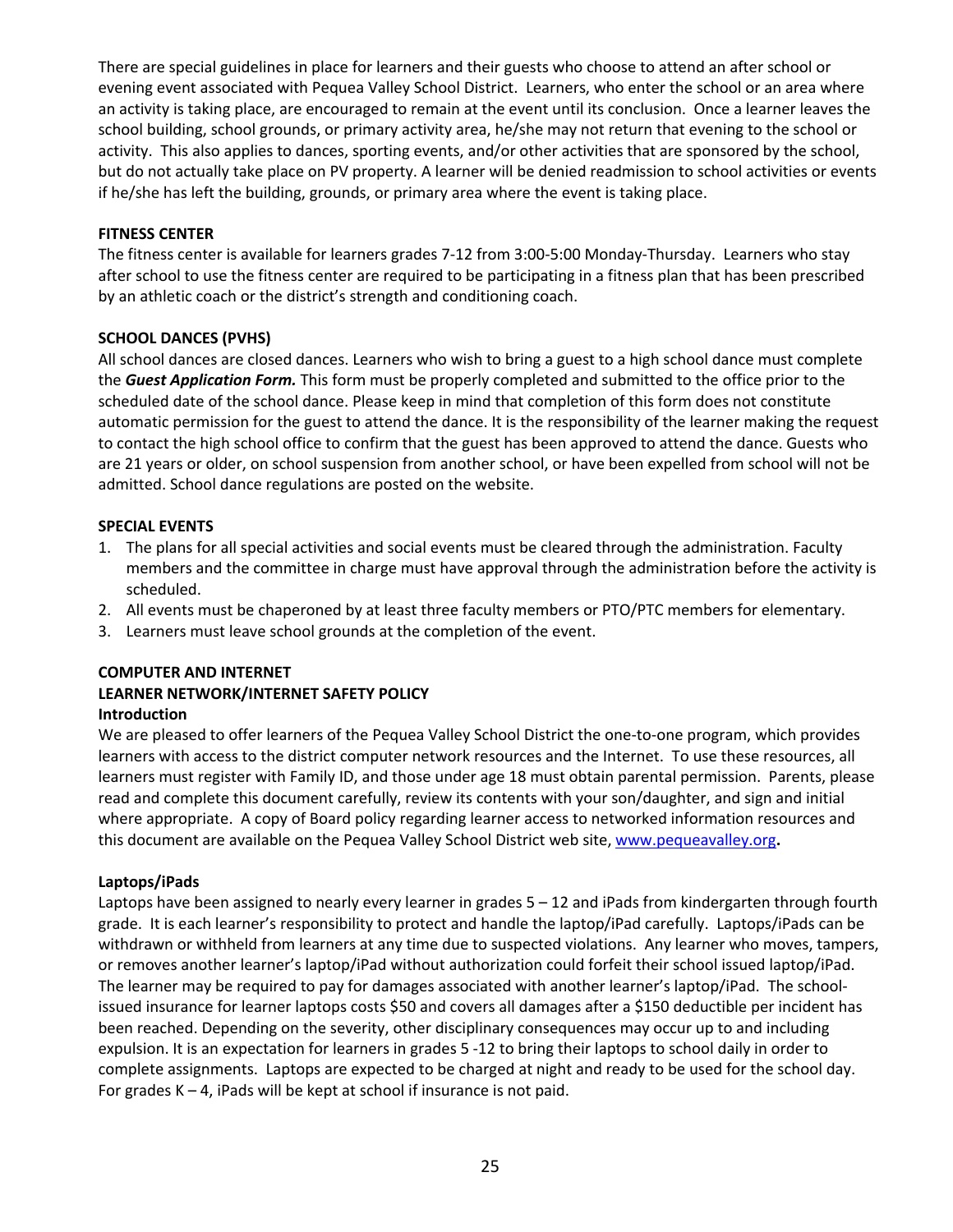#### **General Network Use**

The network is provided for learners to conduct research, complete assignments, and communicate with others. Access to network services is given to learners who agree to act in a considerate and responsible manner. Learners are responsible for good behavior on school computer networks just as they are in a classroom or a school hallway. Access is a privilege - not a right. As such, general school rules for behavior and communications apply and users must comply with district standards and honor the agreements they have signed. Network administrators may review files and communications for any reason, including maintaining system integrity and insuring that users are using the system responsibly. Users should not expect that files stored on district servers would be private.

#### **Internet**

Access to the Internet will enable learners to use thousands of libraries and databases. Within reason, freedom of speech and access to information will be honored. Families should be warned that some material accessible via the Internet might contain items that are illegal, defamatory, inaccurate or potentially offensive to some people. While our intent is to make Internet access available to further educational goals and objectives, learners may find ways to access other materials as well. Filtering software is in use, but no filtering system is capable of blocking 100% of the inappropriate material available on the Internet. We believe that the benefits of Internet access far exceed the disadvantages. Ultimately, parents and guardians of minors are responsible for setting and conveying the standards that their children should follow when using media and information sources. To that end, the Pequea Valley School District supports and respects each family's right to decide whether or not to apply for access.

#### **Photo and Video Publishing**

Parents, your daughter or son's work may be considered for publication on the school's website, publications, video productions, or television. Such publishing requires parent/guardian permission.

Unidentified photos of learners may be published on school websites, illustrating learner projects, activities, and achievements. If you do not want your child's photo to be published on the website, please indicate this on the Permission Form. If this form is not returned, we will take it to mean you give your permission. Any questions may be directed to the District Office at 717-768-5530.

#### **SURVEILLANCE**

Video surveillance is used in all district buildings and exterior campus property. Additionally, all school buses and district owned vehicles are equipped with both audio and visual surveillance systems.

#### **FREE AND REDUCED-PRICE LUNCH**

To receive free or reduced-price meals, learners must qualify under the income eligibility guidelines. Learners and parents must complete an application. Applications are available to all learners online, www.schoolcafe.com. Free and reduced applications are available on the PV website or at each building.

#### **POINT of SALE:**

Learners have their own account numbers in our own POS ("point of sale") system. Money for breakfast, lunch, or snacks is deposited in their personal account. Deposits may be made online. Instructions for creating an account are on the PV food service website or by going to www.myschoolbucks.com. POS account status may also be found on the My School Bucks website. You may also send cash or check, made payable to "PVSD," weekly or monthly to cover your child's meals/snacks. For security, enclose the money or check in a sealed envelope marked with your child's name and the name of their homeroom teacher. At the elementary level, homeroom teachers will collect these and send to the cafeteria daily.

In the event that a learner does not have funds to pay for a meal the district permits students to incur reasonable charges for school meals. In an effort to ensure the effective operation of the district's food service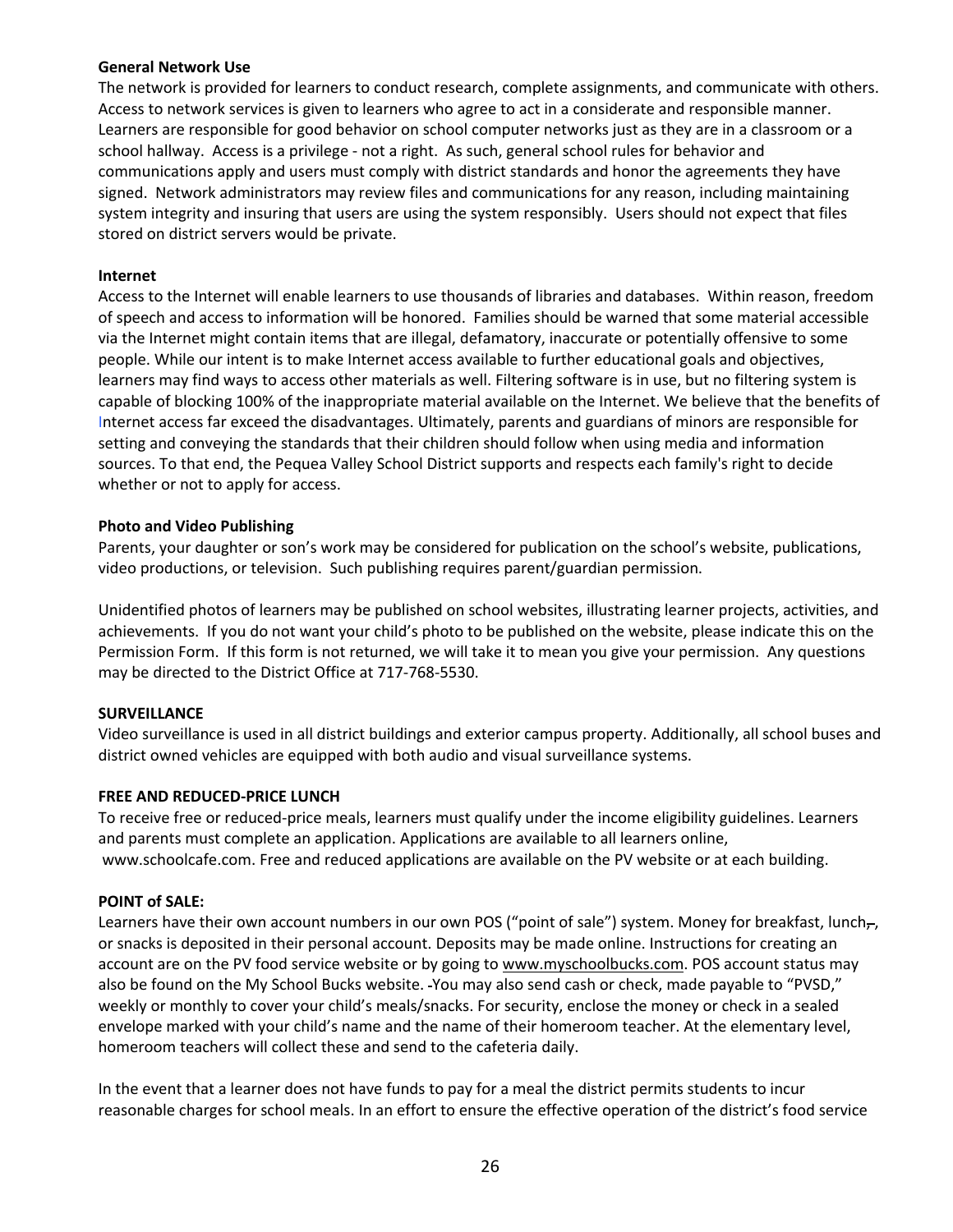program, the district has established procedures for student payment of school meals (see school board policy 808.1).

### **TRANSPORTATION**

#### **School ID Cards**

Pequea Valley School District requires all learners to carry with them a school identification (ID) card. The bus identification card helps to ensure the correct bus stop location. It also tracks when and where a learner enters or exits the bus, which is pertinent information in case of an emergency.

A learner will receive a school ID and a lanyard at the beginning of each year from their school or upon enrollment.

If a learner loses his/her school ID card, a replacement card must be purchased for a cost of \$5.00.

Learners who do not have their card will be permitted on the bus. Repeat offenders for this procedure will receive a bus referral, which will be given to school administration.

School ID cards will also be utilized for learners to access funds through our POS system to purchase a school lunch.

School ID cards will be collected the last week of school.

#### **School Bus**

All learners who board the bus are required to swipe a PVSD school ID. Learners who ride the buses provided by the Pequea Valley School District must accept the responsibility to conduct themselves in a proper manner extending every courtesy and consideration to the driver and other learners at all times. Learners, who, violate any of the items listed below, may be asked to find their own transportation to and from school.

Learners using the Late Bus must present the driver with a completed Late Bus Pass and signed by an authorized School District employee or be on a sports list given to driver by the school.

#### **Learner Conduct**

The school bus is an extension of the school itself. Transportation in a district vehicle is a privilege granted to learners by board policy. Learners shall be responsible for their behavior on the school bus. Misbehavior can result in the bus driver being distracted and such distraction could endanger the lives of all learners being transported. Therefore, inappropriate behavior shall be reported, and disciplinary action shall be taken. Parents are requested to explain the importance of proper behavior on the bus to their child(ren). They also are expected to support disciplinary actions that are necessary to help their child change any inappropriate behavior.

The primary responsibility of the bus driver is to transport learners safely. While transporting learners, the bus driver also has the responsibility of maintaining discipline on the bus. The driver shall follow approved procedures for dealing with inappropriate behavior by learners riding the bus.

#### **Bus Rules**

- Obey the bus driver's instructions immediately and respectfully.
- No eating, drinking, or gum chewing are permitted on the bus. Water to be permitted.
- Remain seated in your assigned seat and keep feet, arms, and all objects clear of the aisle at all times.
- Keep voices at a conversational level.
- Animals, large musical instruments, large projects, skateboards, glass containers, etc. are not permitted on the bus.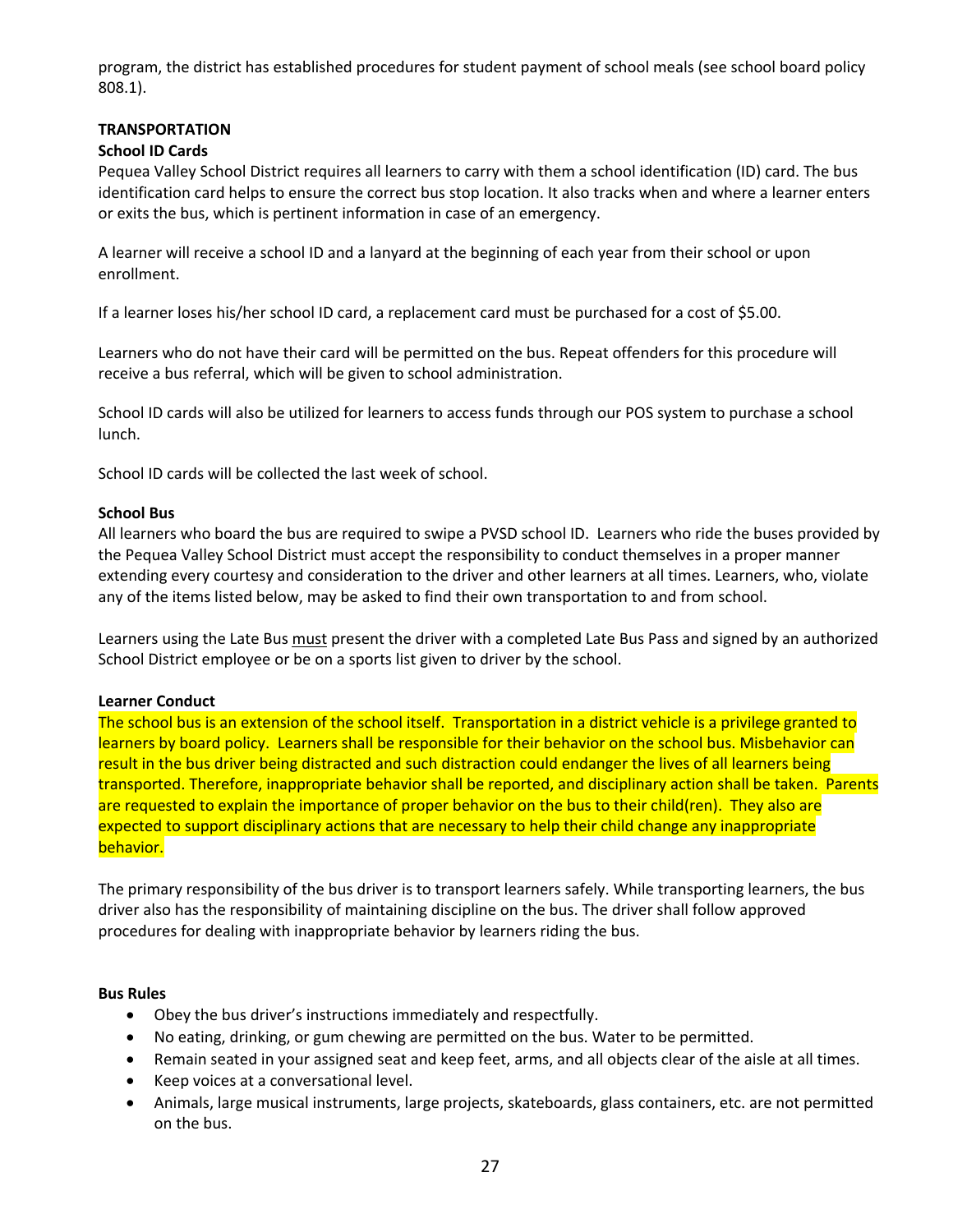- Bus windows shall be opened only with the driver's permission, and learners shall keep all body parts and objects inside the vehicle at all times.
- Smoking materials and all tobacco products are prohibited on school buses.
- Inappropriate or foul language will not be tolerated.
- Learners shall respect the property, rights, and safety of others.
- Bullying will NOT be tolerated
- Perfume, cologne, hand sanitizer, or scents of any kind are not permitted to be used on the bus.
- A signed "bus pass" must be shown to the bus driver in order for a learner to change buses, or get on/off at a different stop.
- The District/Contractor discourages learners from bringing personal items of value on the bus and will not be responsible for their loss or damage.
- Absolutely no picture taking, video, audio recording or disruptions. ONLY the District/Contractor reserves the right to record on school property or on school vehicles. However, if learners choose to bring electronic devices, they must be use with headsets set at a volume that only the person wearing them can hear. Drivers may suspend this privilege at their discretion.
- Both driver and learners will be held accountable for their actions.

#### **Bus Stop Rules**

- Learners should arrive at their bus stop 10 minutes prior to the designated stop time. It is the responsibility of the parent and the learner for the learner to arrive at the bus stop on time.
- The bus stop is an extension of school property; therefore, smoking is prohibited.
- Learners living on the opposite side of the roadway from where the bus discharges shall cross 10 feet in front of the bus to be visible to the driver. They should wait until the bus comes to a complete stop, the red lights are activated, and all traffic has stopped before crossing.
- Learners are to board and exit from their assigned bus only at their assigned stop.
- Pre-kindergarten, kindergarten, and first grade learners will not be let off the bus unless an adult or sibling in fourth grade or higher is present.

#### **LEARNER DRIVING PRIVILEGES (PVHS)**

Applications for a parking pass are available in the High School office. All student-driven vehicles require a parking pass to park on PVHS property. Parking passes can be withdrawn at the discretion of administration. Learner cars parked on school property may be searched when learner safety is a concern.

#### **POLICY STATEMENT CIVIL RIGHTS**

The programs and activities of the Pequea Valley School District are operated in compliance with Title VI of the Civil Rights Act of 1964, Title IX of the Education Amendments of 1972, and Section 504 of the Rehabilitation Act of 1973. All vocational and academic opportunities and extracurricular activities are offered without regard to race, color, national origin, sex, or disability. Numerical limits are not placed on the number of persons admitted to vocational or academic education programs based on race, color, national origin, sex, or disability. Counseling materials and activities are free from discrimination on the basis of race, color, national origin, sex, or disability. Learner program selections, career and employment selections, and promotion and recruitment efforts are free from discrimination on the basis of race, color, national origin, sex, or disability. Work study, cooperative education, job placement and apprenticeship training opportunities are available to all learners without regard to race, color, national origin, sex, or disability.

#### **LOST AND FOUND**

Items not claimed will be donated to charitable organizations or discarded.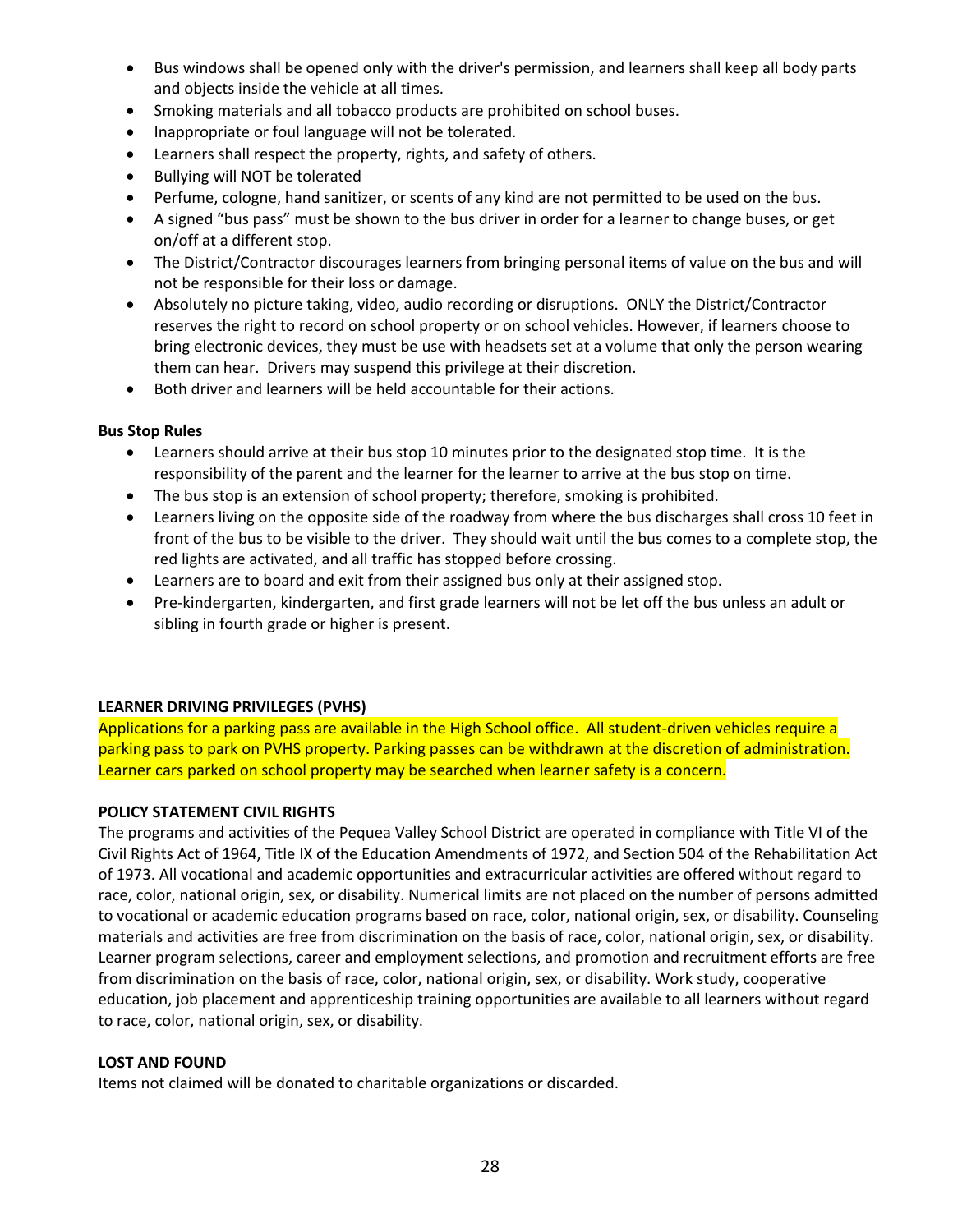#### **CHANGE OF ADDRESS**

Whenever a learner has a change of address, telephone number, etc., the school office where your learner attends should be notified immediately. All information in the learner's community portal account should be kept up-to-date.

#### **WORK PERMITS**

Learners and a parent/guardian should request an application at the main office of the high school or at the district office. Once the application is completed, the work permits should be shown, but not given, to the employer for verification. Work permits can be issued at age 14 and can be used for any job that a learner has until they turn 18.

*Note: Please see the application for work permit (4565) for employment hours.*

#### **TELEPHONE**

Learners who need to make a phone call during the course of the normal school day are required to report to the office. Learners will be permitted to call a parent or guardian from the office upon request during noninstructional time. Parents or guardians who need to speak to their child should call the office and request assistance. Learners, except in cases of emergency, will not be called out of class to take a phone call.

#### **DISTRIBUTION OF WRITTEN MATERIAL**

Any learner or adult who wishes to distribute or post any written information or images needs to receive authorization from a school administrator to do so. This includes all forms of written or pictorial information including web site addresses, concert announcements, etc. The administration reserves the right to deny such permission for distribution if the material is not in keeping with the school's character education standards or interferes with educational programs or instruction.

#### **VISITORS**

For the purpose of security and safety, it is required that anyone entering the school who is not a PVSD employee or learner must report to the office, provide a state issued photo ID, and secure a pass. School Gate Guardian Kiosk will allow you to scan your own ID when you are entering the office. The system will print a visitor label for you to wear during your visit to our school. As you exit the building please return your badge to the office so we can scan you out of the system. Parents/learners who wish to visit the school during school hours should request permission prior to the day of the visit through administration.

#### **LEARNER SUPERVISION REQUIREMENTS**

All learners need to be under the direct supervision of a school official whenever they are on school property. In some cases, a school official will coordinate such supervision with a parent or chaperone, but this must be done with the approval of an administrator. This applies to all learners and persons, at all times during the calendar year. After dismissal, learners, parents, and guests should also remember the importance of reporting to the school office before entering the school's hallways, classrooms, or going to a learner's locker.

#### **EMERGENCY DRILLS**

Periodic emergency drills are a required safety procedure for public schools in Pennsylvania. Warning alarms are located in the hallways to provide a warning in case of an emergency. During emergency drills the alarms sound and display a light pattern that is identical to what one would experience in a true emergency. Emergency drills are to be taken seriously to protect the safety and security of all involved.